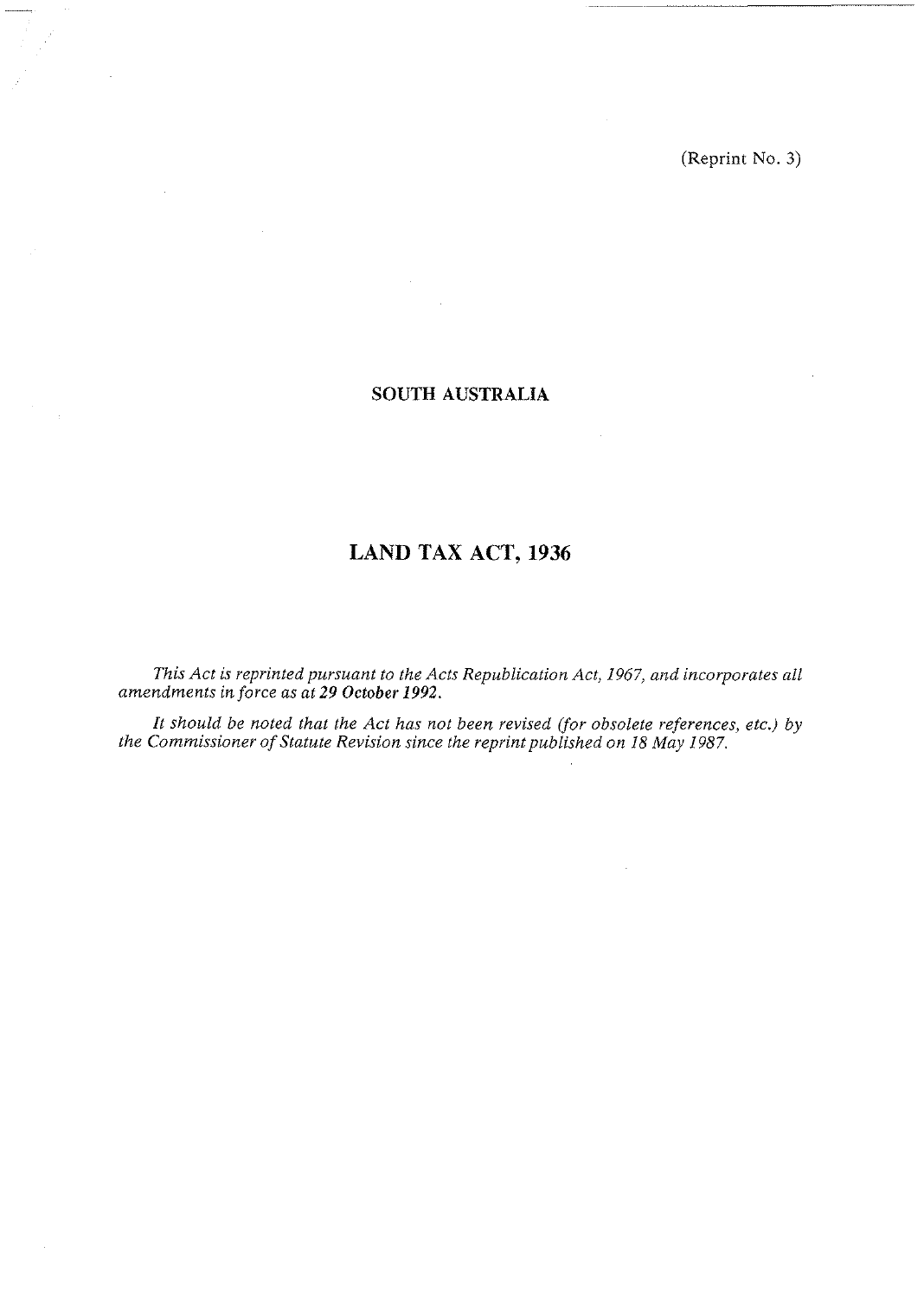# **SUMMARY OF PROVISIONS**

PART 1 PRELIMINARY

## 1.

Section

4. Short title Interpretation

# PART I1

#### ADMINISTRATION

- 4a. The Commissioner and staff
	- Administration by Commissioner
- $\frac{5}{7}$ Commissioner may act as a State taxation officer
- $7a$ **Secrecy**

#### PART III

#### THE TAXES ON LAND

- $10.$ Exemption from land tax
- $10a$ . Exemption from tand tax
- 11. Taxable value of land Scale of land tax
- $\overline{12}$ .
- $12c$ Defined rural areas Defined shack-site areas Minimum tax
- 12d.
- $\frac{13}{15}$ .
- 'Tax in cases where there are two or more owners

#### PART IV

#### LIABILITY AND DISTRIBUTION OF LIABILITY

#### *Liability to Tax*

- 
- Liability to land tax<br>Change of ownership  $\frac{31}{32}$ .<br> $\frac{32}{33}$ .
- Taxpayers representative capacity

#### *Dirtribiuion of Burden of Taxation*

- 34. Liability for tax to be joint and several
- 35. Distribution of burden
- Indemnity to taxpayer in representative capacity Contracts, etc., to evade land tax  $\frac{40}{42}$ .
- 

#### PART VI

#### COLLECTION AND RECOVERY OF TAX

#### *Time for Payment*

- Time for payment of tax 56.
- $\frac{56}{56}$ a. Request for detailed statement of tax claim
- Power of Commissioner to extend time for payment
- $58<sub>1</sub>$ Fines for unpaid land tax
- 58a. Postponement and remission of tax in cases of hardship

#### *Recovery* **of** *?;?xes*

- 59. Recovery of land tax as a debt
- 61. Power to collect tax from persons owing money to taxpayer
- $\frac{62}{65}$
- 
- Transfer of land to the Crown Land tax to be a first charge on land 66.
- Certificates in respect of liability to land tax<br>No statute of limitation to apply 66 a.
- $67.$
- 68. Alterations to valuations or assessments of tax

#### PART VlI

#### MISCELLANEOUS

- 68a. Objections
- 68b.
- Appeal Tax recoverable  $68c$ .
- $73.74.75.76.77.$
- Powers of inspection and inquiry Commissioner may cause a person lo be examined before a local court
- 
- Evidence<br>Summary procedure
- Prosecution may be commenced within three years
- $80.$ Regulations

ii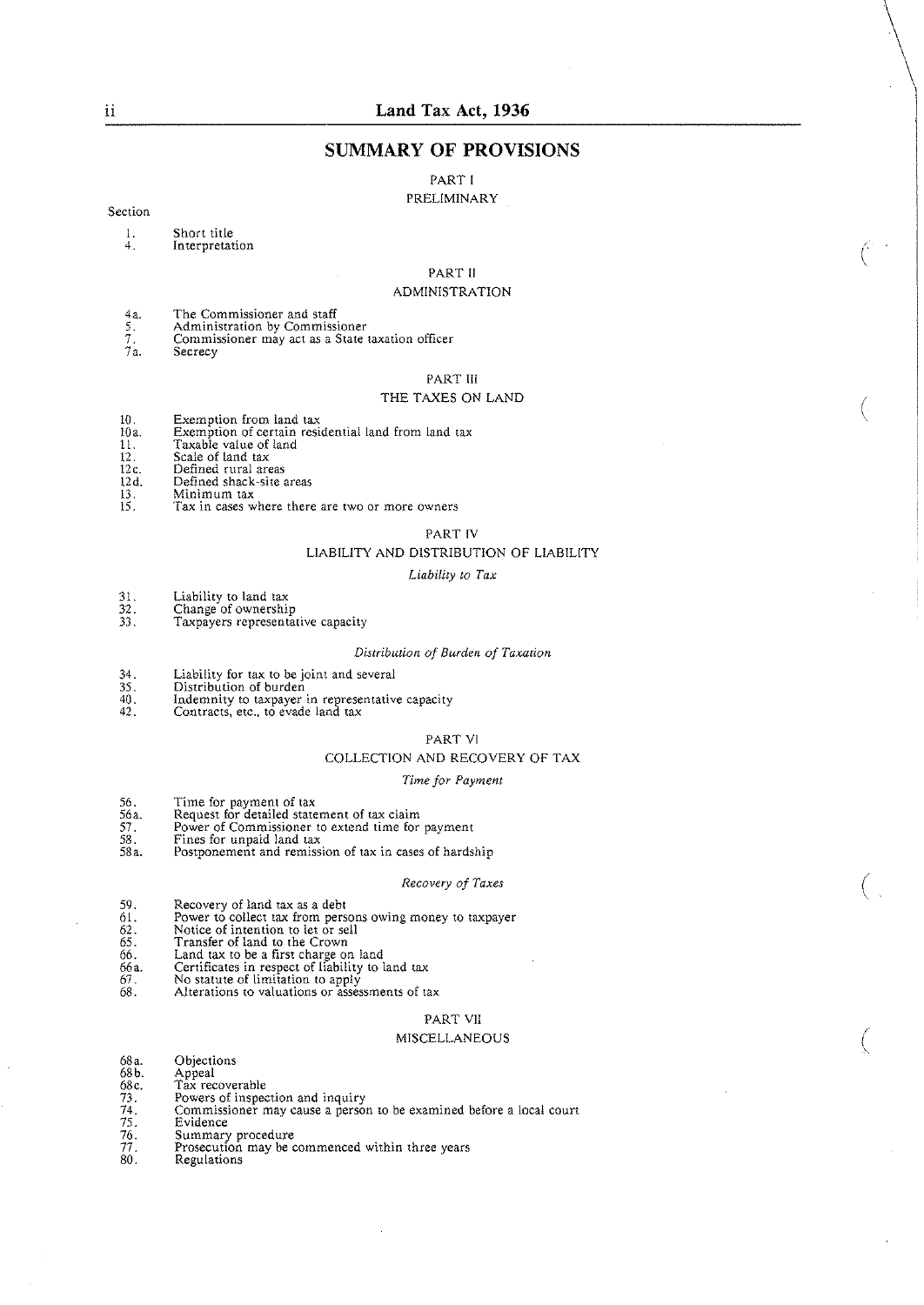# **LAND TAX ACT, 1936**

#### being

#### Land Tax Act. 1936, No. 2318 of 1936 [Assented to 26 November 19361'

as amended by

Land Tax Act Amendment Act, 1942, No. 34 of 1942 [Assented to 26 November 19421 Land Tax Act Amendment Act, 1948, No. 16 of 1948 [Assented to 23 September 1948] Land Tax Act Amendment Act, 1952, No. 47 of 1952 [Assented to 4 December 1952] $^{2^{\sim}}$ Land Tax Act Amendment Act, 1961, No. 8 of 1961 [Assented to 19 October 1961] $^3$ Land Tax Act Amendment Act, 1961, No. 8 of 1961 [Assented to 19 October 1961]<br>Land Tax Act Amendment Act, 1965, No. 32 of 1965 [Assented to 2 December 1965]<br>Land Tax Act Amendment Act, 1966, No. 39 of 1966 [Assented to 25 Land Tax Act Amendment Act, 1969, No. 56 of 1969 [Assented to 4 December 1969] $^5$ Land Tax Act Amendment Act, 1970, No. 49 of 1970 [Assented to 10 December 1970] $^6$ Land Tax Act Amendment Act, 1971. No. 53 of 1971 [Assented to 23 September 171) Land Tax Act Amendment Act, 1972, No. 78 of 1972 [Assented to 5 October 1972] $^7$ Statutes Amendment (Valuation of Land) Act, 1972, No. 79 of 1972 [Assented to 5 October 1972]<sup>8</sup> Rates and Taxes Remission Act, 1974, No. 16 of 1974 [Assented to 4 April 1974] $^9$ Land Tax Act Amendment Act, 1974. No. 109 of 1974 [Assented to 5 December 19741 Land Tax Act Amendment Act, 1975, No. 48 of 1975 [Assented to 10 April 1975] $^{10}$ Statutes Amendment (Rates and Taxes Remission) Act. 1975, No. 98 of 1975 [Assented to 20 November 1975] $^{11}$ Land Tax Act Amendment Act, 1976, No. 41 of 1976 [Assented to 22 October 1976] $^{12}$ Land Tax Act Amendment Act, 1977, No. 32 of 1977 [Assented to 27 October 1977] $^{13}$ Statutes Amendment (Rates and Taxes Remission) Act, 1977, No. 55 of 1977 [Assented to 15 December 1977]<sup>14</sup> Land Tax Act Amendment Act, 1979, No. 61 of 1979 [Assented to 8 November 1979] $^{15}$ Statutes Amendment (Valuation of Land) Act. 1981, No. 29 of 1981 [Assented to 19 March 1981] $^{16}$ Land Tax Act Amendment Act, 1982, No. 79 of 1982 [Assented to 9 September 1982] $^{17}$ Land Tax Act Amendment Act, 1983, No. 80 of 1983 [Assented to 24 November 1983] $^{18}$ Valuation of Land Act Amendment Act, 1984, No. 88 of 1984 [Assented to 29 November 1984]<sup>19</sup> Land Tax Act Amendment Act, 1985, No. 79 of 1985 [Assented to 22 August 1985] $^{20}$  . Land Tax Act Amendment Act, 1986, No. 62 of 1986 [Assented to 6 November 1986] $^{21}$ 

<sup>1</sup> Came into operation 7 January 1937: Gaz. 7 January 1937, p. 1.<br> $\frac{2}{5}$  For operation and application and  $\frac{3}{2}$  in  $\frac{3}{2}$  if  $\frac{1052}{2}$  in  $\frac{10}{2}$ 

<sup>2</sup> For operation and application see Act No. 47 of 1952, s. 18.<br><sup>3</sup> For operation and application see Act No. 8 of 1961, s. 13.<br><sup>4</sup> Came into operation 22 February 1968, being the day on

came into operation-22 February 1968, being the day on which the Real Property Act Amendment (Strata Titles) Act, 1967. came into operation: Gaz. 22 February 1968, p. 515.

Came into operation 21 May 1970: Gaz. 21 May 1970, p. 1842.

- Came into operation 30 June 1971: Gaz. 10 June 1971, p. 2830.
- Came into operarion at midnight on 30 June 1972: s. 2.
- Came into operation 1 June 1972: s. 2.
- Came into operation 1 July 1973: s. 2.
- <sup>10</sup>Came into operation 2 June 1975: Gaz. 22 May 1975, p. 1987.
- <sup>11</sup>Came into operation 1 July 1975: s. 2.
- $12$ Came into operation 30 June 1976: s. 2.
- $^{13}$ Came into operation 30 June 1977: s. 2.
- <sup>14</sup> Came into operation 1 July 1978: s. 2.
- $15$ Came into operation 30 June 1979: s. 2
- <sup>16</sup>Came into operation 30 June 1981: Gaz. 4 June 1981, p. 1640.
- <sup>17</sup>Came into operation (except s. 15) 30 June 1982: s. 2: s. 15 came into operation 8 December 1983: Gaz. 8 December 1983, ..., p. 1616.
- <sup>8</sup>Came into operation 30 June 1983: s. 2.
- <sup>9</sup>Came into operation 11 July 1985: Gaz. 4 July 1985, p. 6.
- <sup>20</sup>Came into operation at midnight on 30 June 1985: s. 2.
- $21$ Came into operation (except s. 7 and the schedule) at midnight on 30 June 1986: s. 2(1); remainder of Act came into operation 18 May 1987: Gaz. 23 April 1987, p. 1072.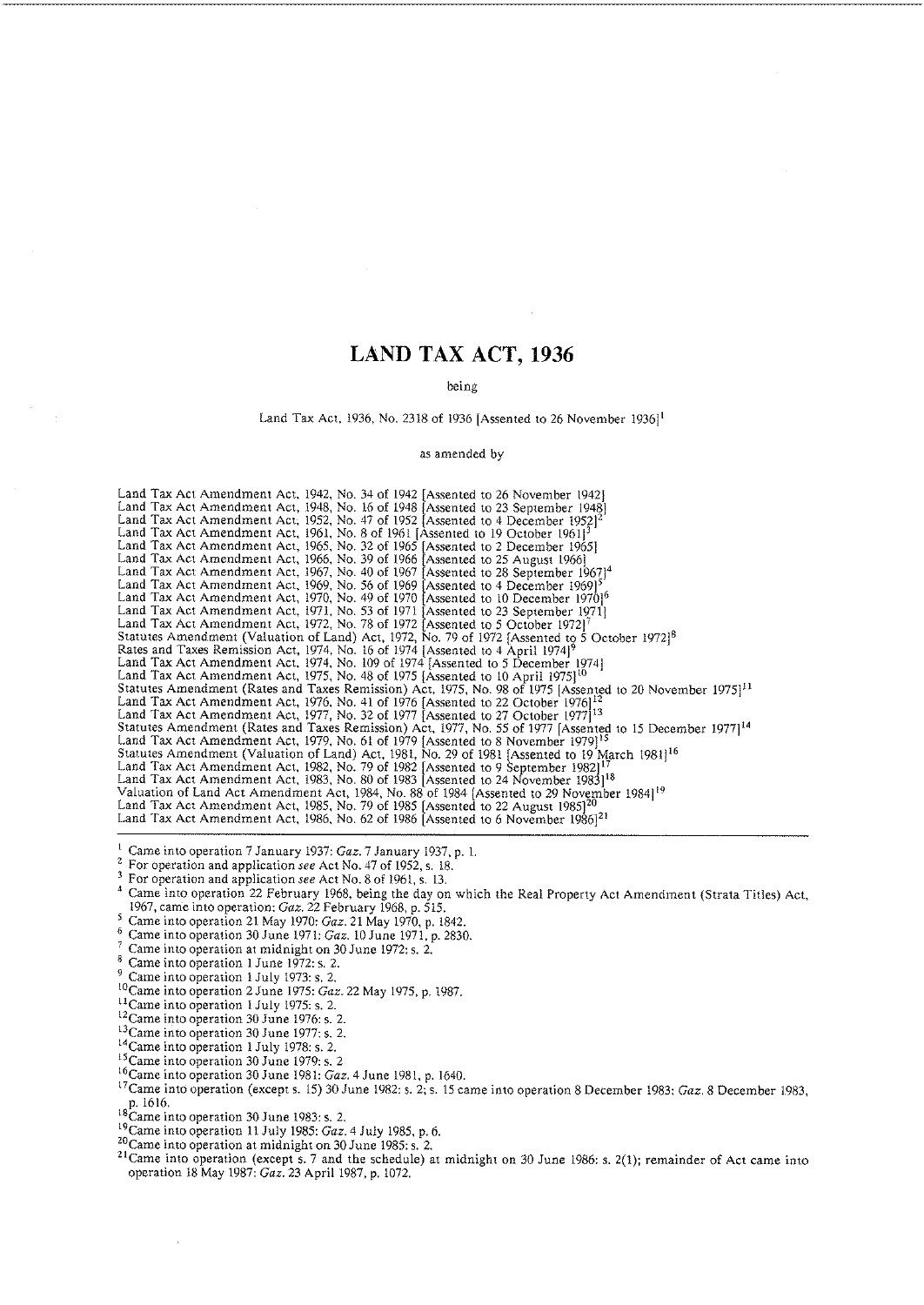| Land Tax Act, 1936                                                                                                                                                                                                                                                                                                                                                                                                                                                                                                                                                                                                                                                                                                                                                                          |
|---------------------------------------------------------------------------------------------------------------------------------------------------------------------------------------------------------------------------------------------------------------------------------------------------------------------------------------------------------------------------------------------------------------------------------------------------------------------------------------------------------------------------------------------------------------------------------------------------------------------------------------------------------------------------------------------------------------------------------------------------------------------------------------------|
| Rates and Land Tax Remission Act, 1986, No. 78 of 1986 [Assented to 4 December 1986] <sup>1</sup><br>Statutes Amendment (Taxation) Act, 1987, No. 2 of 1987 [Assented to 5 March 1987]<br>Land Tax Act Amendment Act, 1987, No. 72 of 1987 [Assented to 5 November 1987] <sup>2</sup><br>Land Tax Act Amendment Act, 1988, No. 63 of 1988 Assented to 27 October 1988] <sup>3</sup><br>Land Tax Act Amendment Act, 1989, No. 48 of 1989 [Assented to 31 August 1989] <sup>4</sup><br>Land Tax Act Amendment Act, 1990, No. 44 of 1990 [Assented to 25 October 1990] <sup>5</sup><br>Land Tax (Miscellaneous) Amendment Act 1991 No. 46 of 1991 [Assented to 21 November 1991] <sup>6</sup><br>Land Tax (Rates) Amendment Act 1992 No. 50 of 1992 [Assented to 29 October 1992] <sup>7</sup> |
| An Act to consolidate the enactments relating to the imposition, assessment, and collection<br>of taxes upon land.                                                                                                                                                                                                                                                                                                                                                                                                                                                                                                                                                                                                                                                                          |
| The Parliament of South Australia enacts as follows:                                                                                                                                                                                                                                                                                                                                                                                                                                                                                                                                                                                                                                                                                                                                        |

#### PART I

#### PRELIMINARY

 $\ast$ 

## **Short title**

**1.** This Act may be cited as the Land *Tax* Act, *1936.* 

#### **Interpretation**

 $\mathbf{x}$ 

4. (1) In this Act, unless the contrary intention appears—

|  |  |  |  | $\begin{array}{ccccccccccccccccccccc} \ast & \times & \times & \times & \times & \times & \times & \times & \times & \times & \times \end{array}$ |  |
|--|--|--|--|---------------------------------------------------------------------------------------------------------------------------------------------------|--|
|  |  |  |  | $\begin{array}{ccccccccccccccccccccc} \ast & \times & \times & \times & \times & \times & \times & \times & \times & \times & \times \end{array}$ |  |

 $\bar{\mathbf{x}}$ 

"business of primary production" means the business of agriculture, pasturage, horticulture, viticulture, apiculture, poultry farming, dairy farming, forestry or any other business consisting of the cultivation of soils, the gathering in of crops, the rearing of livestock or the propagation and harvesting of fish or other aquatic organisms:

"the Commissioner" means the Commissioner of Land Tax or any deputy of the Commissioner of Land Tax and includes any other person while performing any of the duties or functions of the Commissioner of Land Tax:

"company" includes any corporate body:

"defined rural area" means an area declared by the Governor under section 12c:

"defined shack-site area" means an area declared by the Governor under section 12d:

- 'Came into operation 1 April 1987: **Gaz.** 26 March 1987, p. 702.
- 'Came into operation at midnight on *30* June 1987: *s.* **2.**
- 
- <sup>1</sup> Came into operation at midnight on 30 June 1988: s. 2.<br><sup>1</sup> Came into operation at midnight on 30 June 1989: s. 2.
- <sup>5</sup> Came into operation at midnight on 30 June 1990: s. 2.
- $6$ Came into operation at midnight on 30 June 1991; s. 2. 'Came into operation at midnight on 30 June 1992: *s.* 2.

**Note: I. Asterisks indicate repeal or deletion** of **text** 

<sup>2.</sup> For the legislative history of the Act see Appendix. Entries appearing in the Appendix in bold type indicate the amendments incorporated since the last reprint.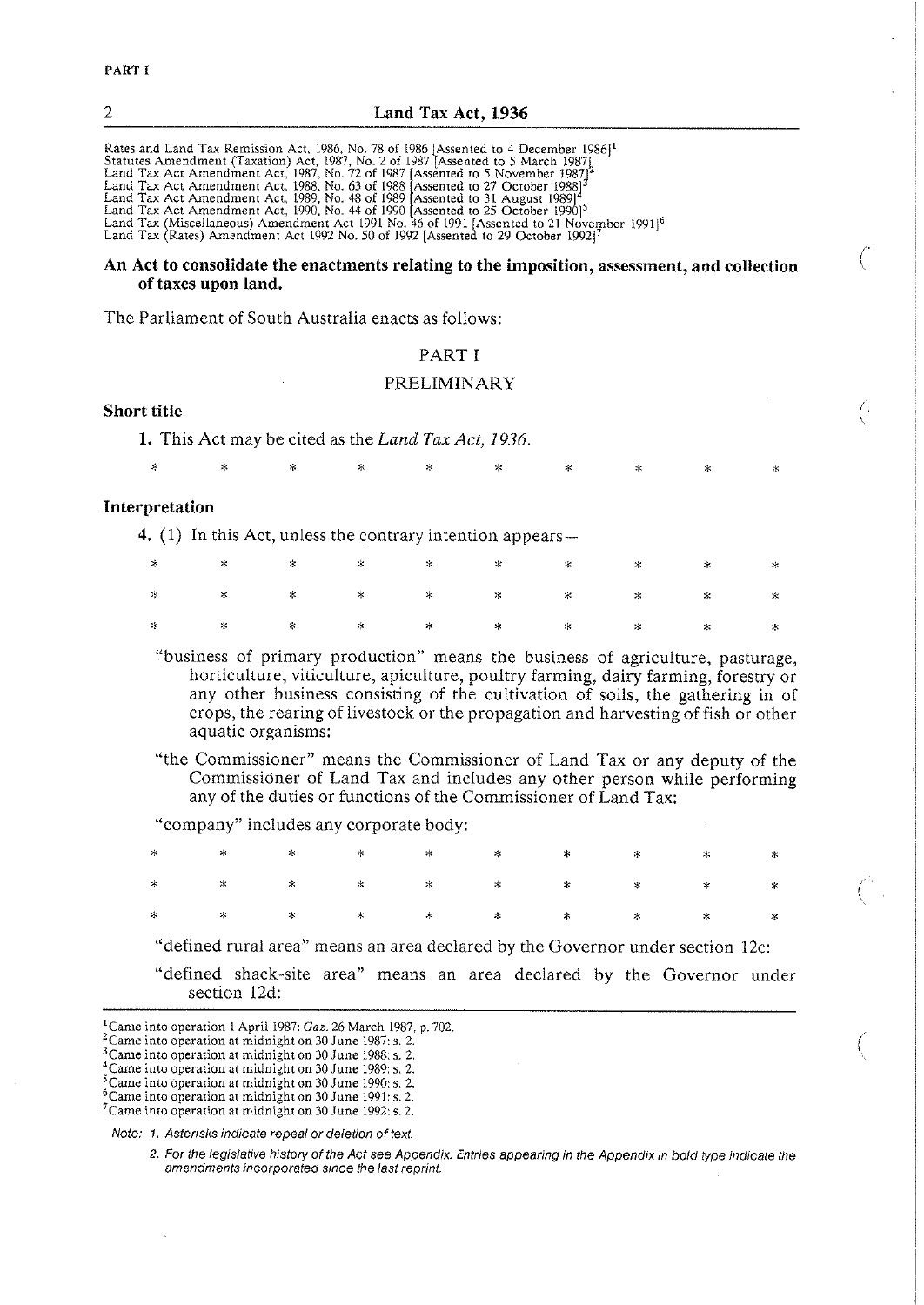**Land Tax Act, 1936** 3

 $\ddot{\nu}$ 

"determination of site value" in relation to land means a determination or assessment of site value in force under the *Valuation of Land Act, 1971:* 

à.

é.  $\dot{x}$  $\ddot{\mathbf{z}}$  $\ddot{\psi}$ 

"land used for primary production" means any parcel of land of not less than 0.8 hectare in area as to which the Commissioner is satisfied -

*(a)* that the land is used wholly or mainly for the business of primary production;

and

- *(b)* where the land is within a defined rural area that the principal business of the owner of the land-
	- (i) is primary production of the type for which the land is used and the land is used to a significant extent for the purposes of that business;

**or** 

(ii) is the business of processing or marketing primary produce and the land or produce of the land is used to a significant extent for the purposes of that business:

"land tax" means any tax imposed by this Act:

"liquidator" means a person who, whether or not appointed as liquidator, is required by law to carry out the winding up of a company:

 $\ddot{\phantom{0}}$ 

"notice" means any notice, written or printed, or partly written or partly printed: " $owner" -$ 

- *(a)* in relation to land alienated from the Crown by grant in fee simple means any person (other than a mortgagee of the land)-
	- (i) who holds;
	- (ii) who is entitled to;

or

(iii) who is entitled to purchase or acquire,

a legal or equitable estate of fee simple in the land or any other estate or interest (other than an estate or interest of leasehold) in the land conferring a right to possession of the land;

- *(b)* in relation to land of the Crown subject to any agreement for sale, or right of purchase, means the person entitled to the benefit of that agreement or right of purchase;
- (c) in relation to land held under perpetual lease, means the holder of that lease;
- *(d)* in relation to land held under a shack site lease, means the holder of that lease;

and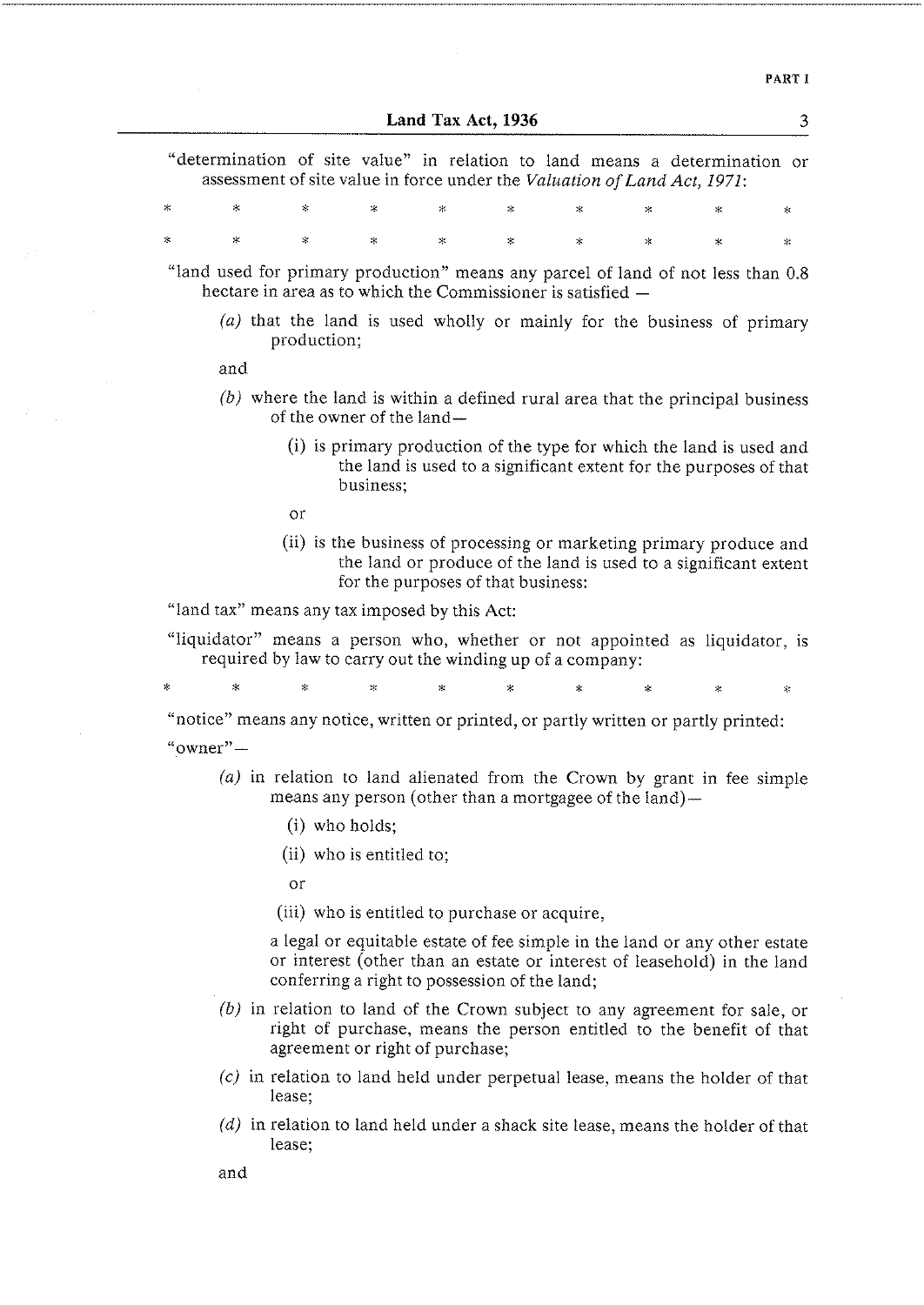Š.

*(e)* in relation to land in a defined shack-site area, means the occupier of the land:

"particular notice" means a notice served personally, or by leaving it at, or posting it addressed to, the usual or last known place of residence or business of the person to whom or to which the notice is intended to be given, or, by affixing it conspicuously on any land to which the notice relates:

"retirement village" means retirement village as defined in the *Retirement Villages Act, 1987:* 

"returns" includes all returns, declarations, statements, and information that are required to be furnished under this Act:

"shack site lease" means a lease for the occupation of land for holiday, recreational or residential purposes where-

- *(a)* the land is situated on or adjacent to the banks of the River Murray, a tributary of the River Murray, or a lake or lagoon connected with the River Murray or a tributary of the River Murray;
- *ib)* the lease was, as at midnight on 30 June, 1989, registered over the relevant land;

and

*(c)* the term of the lease is at least 40 years:

- "site value" in relation to land has the meaning assigned by the *Valuation of Land Act, 1971:*
- "tax" means land tax, all interest payable in respect of land tax, and any fine imposed under this Act:

"taxpayer" includes every person who is liable to pay any tax pursuant to this Act:

"taxpayer in a representative capacity" means a taxpayer in respect of iand to which the taxpayer is not beneficially entitled:

<sup>X</sup>*8 8 8* % *<sup>8</sup>*\* ?; \* *<sup>8</sup>* "trade" includes profession, trade, business, and avocation.

*<sup>8</sup>*\* .% \* L a *8* \* % \* \* 8 \* Y; *8* \* *8 8 8 8 8 8* % \* *8 8 8* \* \* *8*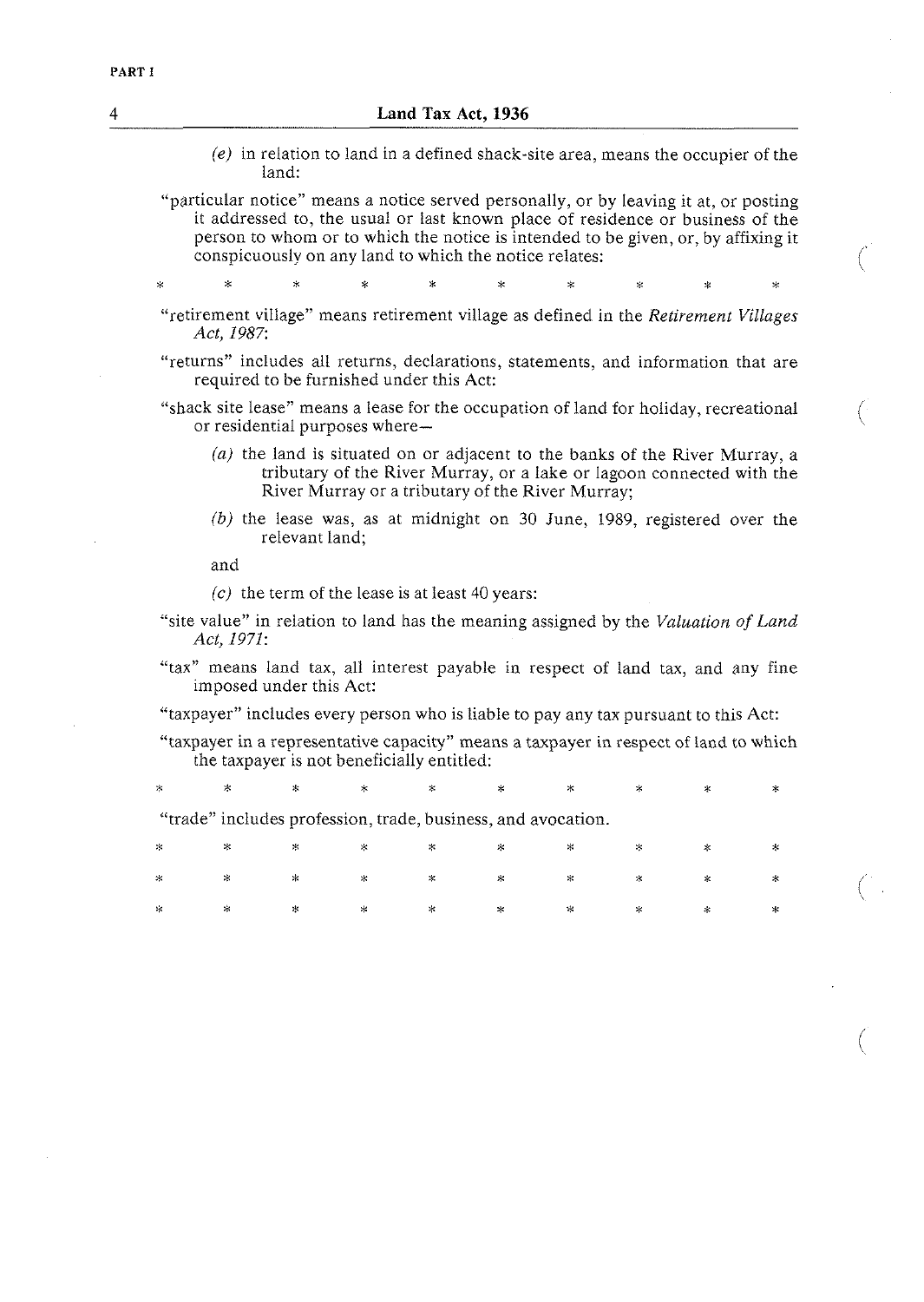## **Land Tax Act, 1936**

# PART 11

# ADMINISTRATION

# **The Commissioner and staff**

**4a.** (1) There shall be a Commissioner of Land Tax.

(2) The Commissioner shall have such staff as is necessary for the administration of this Act.

**(3)** The Commissioner and the Commissioner's staff are Public Service employees.

#### **Administration by Commissioner**

5. The Commissioner has the general administration of this Act.

 $\sim$   $\,$   $\,$   $\,$   $\,$ į. i. J. a. ä,  $\bar{\mathbf{x}}$ 

#### **Commissioner may act as a State taxation officer**

**7.** The Commissioner may perform the functions of a State taxation officer under Part IIIA of the *Taxation Administration Act 1953* of the Commonwealth.

#### **Secrecy**

**7a.** A person shall not divulge or communicate information acquired in, or in connection with, the administration of this Act,  $exec$ 

*(a)* with the consent of the person from whom the information was obtained;

*(b)* in connection with the administration of this Act;

 $(c)$  to -

(i) the Commonwealth Commissioner of Taxation;

or

(ii) an officer of this or another State, or of a Territory, employed in the administration of laws relating to taxation;

*(d)* to the Commissioner for Corporate Affairs;

or

*(e)* for the purposes of legal proceedings under this Act.

Penalty: \$10 000.

.<br>X  $\dot{\mathbf{x}}$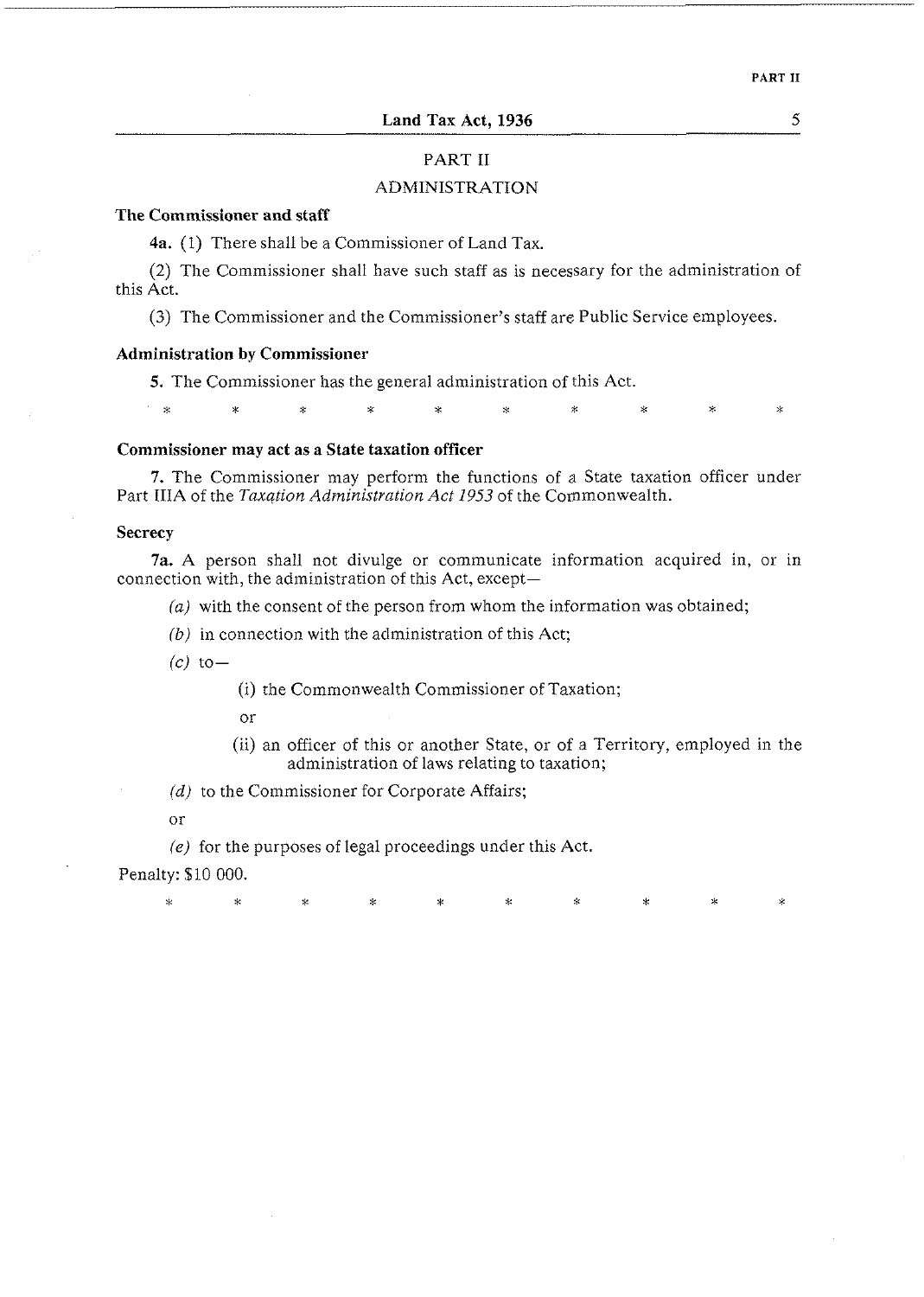# PART **I11**

# THE TAXES ON LAND

## **Exemption from land tax**

10. (1) Taxes are imposed on all land in the State, with the following exceptions:

- (a) land of the Crown that is not subject to  $-$ 
	- (i) a perpetual lease;

or

- (ii) an agreement for sale or right of purchase;
- *(b)* park land, public roads, public cemeteries, and other public reserves;
- (c) land used solely for religious purposes, or used solely for the purposes of a hospital subsidized by the Government of the State, or used by any institute under the *Libraries* Act, 1982;
- $(d)$  land that is  $-$ 
	- (i) owned by an association whose objects are or include the supplying to necessitous or helpless persons of living accommodation, food, clothing, medical treatment, nursing, pre-maternity or maternity care, or other help, either without cost to such persons or in return for payments or services the amount or value of which is in the Commissioner's opinion substantially less than the value of the accommodation, food, clothing, treatment, nursing, care or help supplied;

€

and

- (ii) solely or mainly used for all or any such purposes;
- $(e)$  land that is
	- (i) owned by an association which receives an annual grant or subsidy from money voted by Parliament;

and

- (ii) in the Commissioner's opinion, solely or mainly used for the purposes for which the grant or subsidy is made;
- $(f)$  land that is let to or occupied by an association of the kind mentioned in paragraph *(dj* or *(el,* and that is used solely or mainly for purposes mentioned in those paragraphs, and for which the association pays either no rent or other sum or a rent or other sum that in the Commissioner's opinion is a nominal one;

 $(fa)$  land that-

(i) is owned by an association whose object is, or whose objects include, the conservation of native fauna and flora;

and

(ii) is in the opinion of the Commissioner used, without profit to the association or any other person, solely or mainly as a reserve for the purpose of conserving native fauna or flora;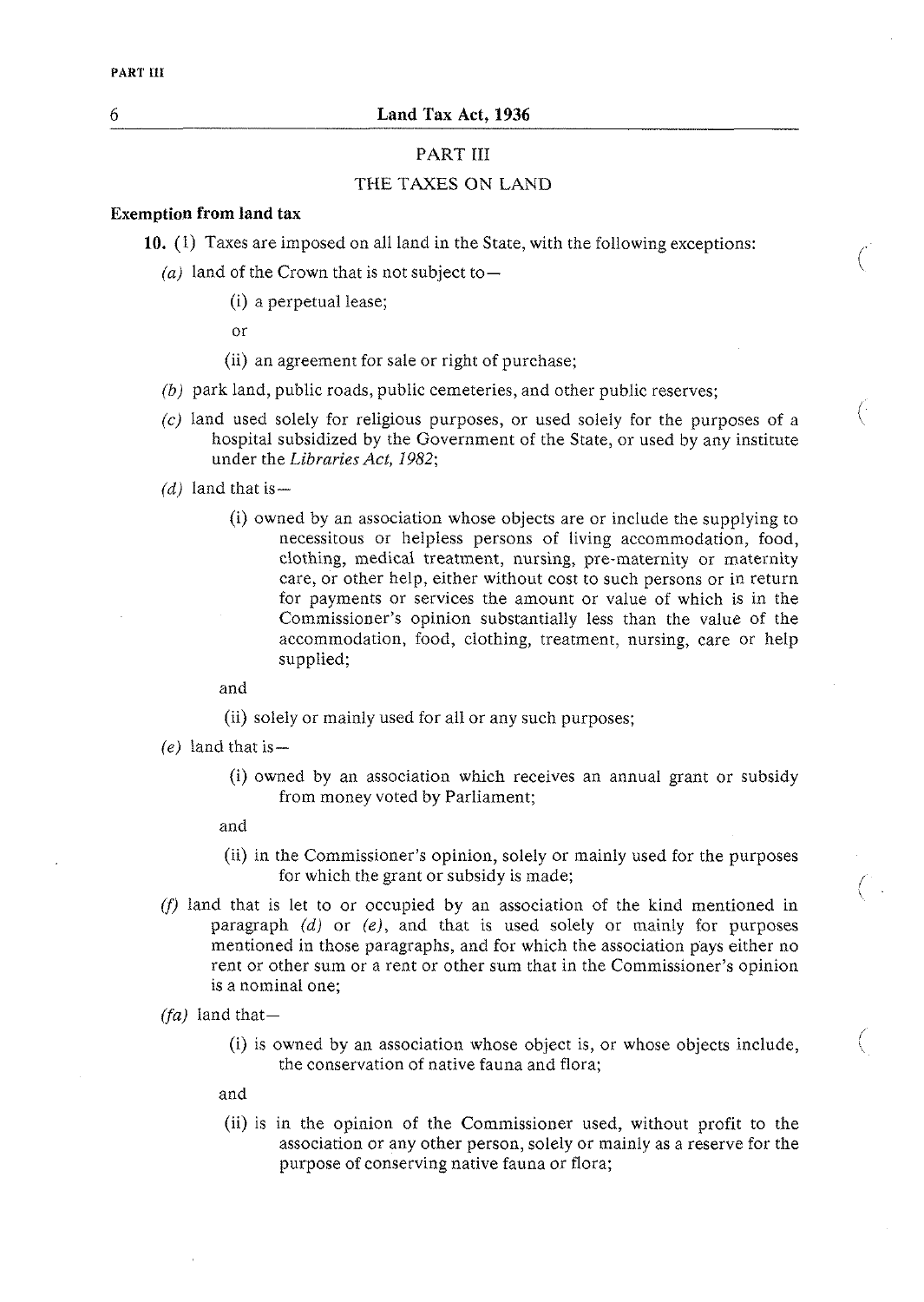#### **Land Tax Act, 1936**

- $(g)$  land that is owned or occupied without payment by any person or association carrying on an educational institution otherwise than for pecuniary profit, and that is occupied and used solely or mainly for the purposes of such an institution (but this exemption does not extend to land or buildings held as an investment and not being the site or grounds of the institution);
- $(h)$  land that is owned by -
	- (i) a municipal or district council;
	- (ii) a controlling authority established under Part XIX of the Local *Government* **Act,** *1934;*
	- or
	- (iii) the Renmark Irrigation Trust;
- **(i)** land that is owned by an association that is established for a charitable, educational, benevolent, religious or philanthropic purpose (whether or not the purpose is charitable within the meaning of any rule of law) and is declared by the Commissioner to be exempt from land tax on the ground-
	- (i) that the land is or is intended to be used wholly or mainly for that purpose;
	- or
	- (ii) that the whole of the net income (if any) from the land is or will be used in furtherance of that purpose;
- $(ia)$  land that is owned by-
	- (i) an association that holds the land wholly or mainly for the purpose of playing cricket, football, tennis, golf or bowling or other athletic sports or exercises;
	- (ii) an association that holds the land wholly or mainly for the purpose of horse racing, trotting, dog racing, motor racing or other similar contests;
	- (iii) an association of ex-servicemen or of dependants of ex-servicemen that holds the land for the social or recreational purposes of its members;
	- (iv) an association of employers or employees, registered under a law of the Commonwealth or of the State relating to industrial conciliation and arbitration that occupies the land for the purposes of the association;
	- (v) an association that holds the land wholly or mainly for the recreation of the local community;
	- (vi) an association that holds the land for the purpose of agricultural shows, and exhibitions of a similar nature;
	- (vii) an association that holds the land for the purpose of preserving buildings or objects of historical value on the land;
		- or
	- (viii) a prescribed association or an association of a prescribed kind,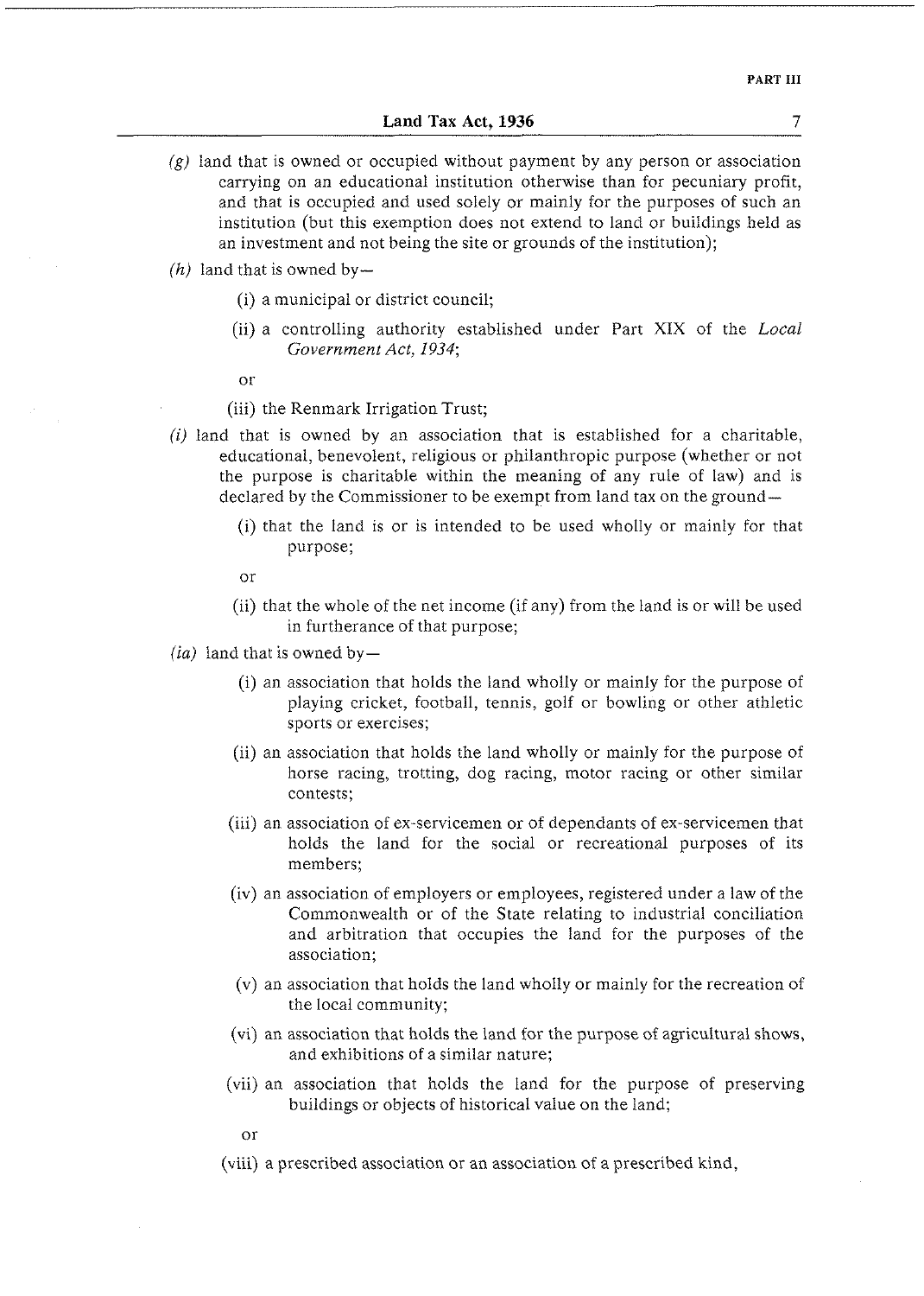and is declared by the Commissioner to be exempt from land tax on the ground that the whole of the net income (if any) from the land is used in furtherance of the objects of the association and not for securing a pecuniary profit for the association or any of its members;

- (j) land used for primary production;
- $(k)$  land that is owned by a prescribed body and used for the benefit of the Aboriginal people;
- (l) land that is exempt from land tax under section 10a.

(2) The taxes so imposed will be raised and levied pursuant to this Act in aid of the General Revenue of the State for every financial year.

(3) The taxes so imposed for a particular financial year will, subject to this Act, be calculated as at midnight on the thirtieth day of June immediately preceding that financial year on the basis of circumstances then existing.

(4) Land of the Crown, subject to any agreement for sale or right of purchase, is liable to taxation, whether that agreement or right is absolute or conditional, and whether it is capable of completion or exercise immediately or at any future time.

(5) Nothing in this Act interferes with any exemption, by special legislation, of land from taxation.

## **Exemption of certain residential land from land tax**

**10a.** (1) Land is exempt from land tax under this section if-

(a) proper grounds exist for exempting the land from land tax;

and

 $(b)$  the land has been exempted from land tax in pursuance of this section and the exemption is, for the time being, in force.

(2) Where proper grounds exist upon which that land may be exempted from land tax in pursuance of this section an owner of the land may apply to the Commissioner for an exemption in respect of that land.

(3) A person shall not make any false or misleading statement or representation in an application made, or purporting to be made, under this section.

Penalty: \$1 000 or imprisonment for 3 months.

(4) The Commissioner may, if satisfied that proper grounds exist for doing so, exempt land from land tax (whether or not an application for exemption has been made).

(5) The Commissioner must, on exempting land from land tax under this section, give notice in writing to an owner of the land setting out the grounds on which the exemption is made.

*(6)* Where-

(a) a notice of exemption under subsection  $(5)$  contains a statement purporting to be-

(i) a statement of fact;

and

(ii) a ground on which the exemption is made;

and

(b) the statement is inaccurate in any respect,

the owner to whom notice of the exemption was given shall, within 21 days after the date of receipt of the notice, notify the Commissioner of the inaccuracy.

Penalty: \$500.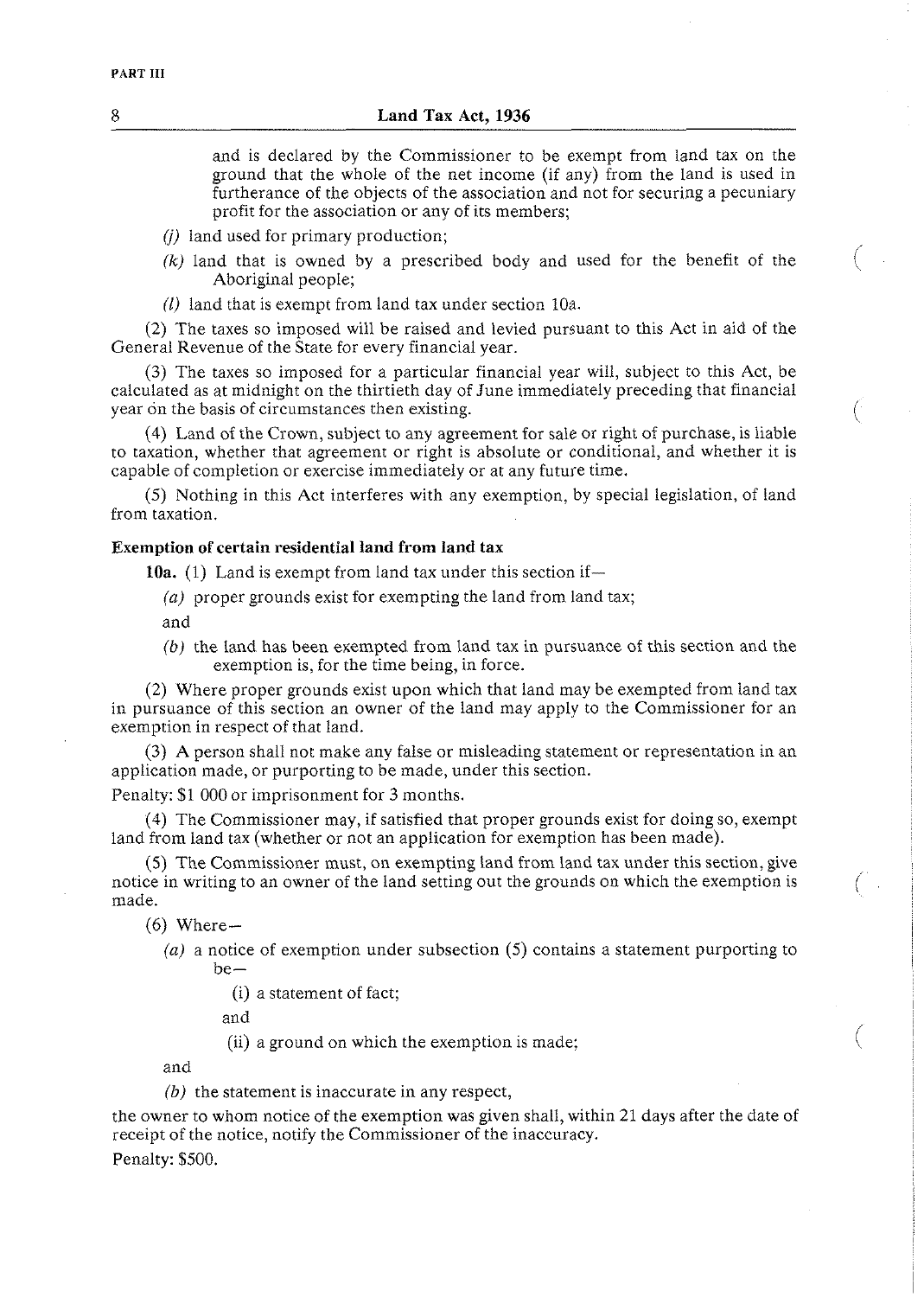$(7)$  Where-

*(a)* land has been exempted from land tax in pursuance of this section;

and

*(bj* in the opinion of the Commissioner, proper grounds for the exemption do not, or have ceased to, exist,

the Commissioner may revoke the exemption.

(8) Where land has been exempted from land tax in pursuance of this section, and proper grounds for the exemption cease to exist, the owner of the land shall forthwith inform the Commissioner in writing of that fact and (whether or not the Commissioner is so informed and whether or not the exemption is revoked) the land will cease to be exempt from land tax.

(9) If an owner of land fails to comply with subsection (8), the owner is guilty of an offence.

Penalty: \$500.

(10) An exemption granted in pursuance of this section is effective from a day (which may be antecedent or subsequent to the day on which it was granted) determined by the Commissioner.

(11) For the purposes of this section, proper grounds for exempting land from land tax exist if-

(a) the land is owned by  $-$ 

- (i) a natural person for whom the land constitutes his or her principal place of residence (whether or not he or she is the sole owner of the land);
- (ii) a company entitled to the benefit of this section in respect of the land;
- or
- (iii) a person entitled to the benefit of this section pursuant to subsection (12a);

and

- *(b)* the criteria for the time being in force under subsection (13) are satisfied.
- $(12)$  Where-
	- *(a)* the whole of the land owned by a company consists of a group of dwellings and land appurtenant to those dwellings;
	- *(b)* all the issued shares of the company are owned by shareholders who acquire exclusive rights to occupy land of the company by virtue of their shareholdings in the company;

and

(c) each dwelling owned by the company is occupied by a shareholder in the company or a person deriving rights of occupancy from a shareholder in the company,

the company is entitled to the benefit of this section in respect of any of its land that is occupied by a shareholder (being a natural person) as his or her principal place of residence.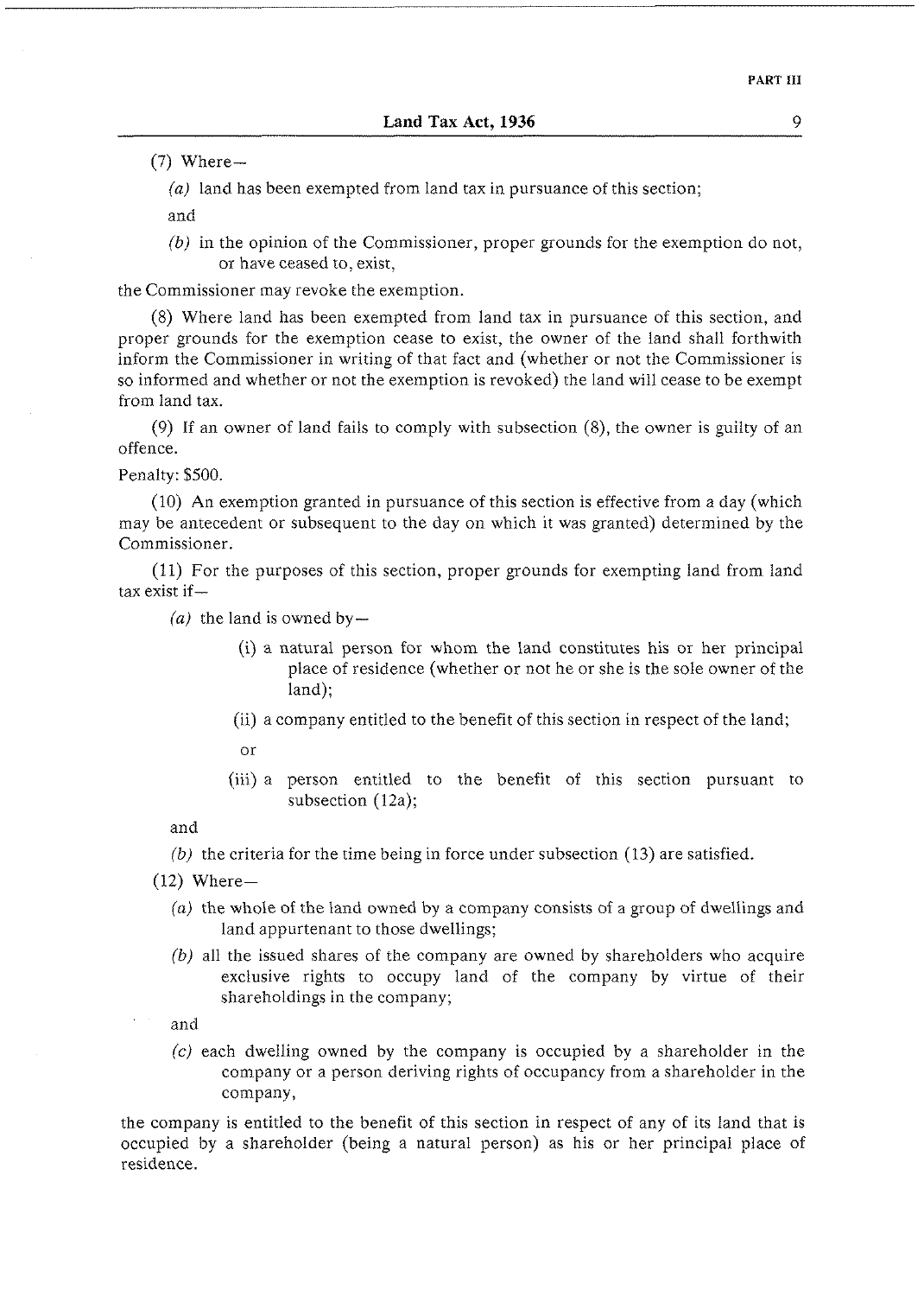(12a) The owner of land comprising a retirement village is entitled to the benefit of this section in respect of so much of the land as consists of  $-$ 

- (a) a residential unit occupied, pursuant to a residence contract, by a natural person (alone or with any other person) as his or her principal place of residence;
- *(b)* the land appurtenant to any such unit;

or

(c) a facility provided pursuant to the retirement village scheme for the exclusive use of the residents (and their guests).

(13) The Governor may, by regulation, determine criteria for the purposes of subsection  $(11)(b)$ .

(14) A notice under this section may be given personally or by post.

(15) Where an owner of land contravenes or fails to comply with a provision of this section, and, in consequence, land tax is not assessed in respect of that land during a financial year for which land tax is payable upon the land, the Commissioner may assess the land tax upon the land for that financial year at a rate not exceeding double the rate that would otherwise have been applicable.

#### **Taxable value of land**

**11.** (1) Subject to this Act, the site value of land is its taxable value.

(2) Land tax in respect of a particular financial year is calculated on the basis of determinations of site value in force under the Valuation of Land Act, *1971,* as at midnight on the thirtieth day of June immediately preceding the commencement of that financial year (whether the determination is actually made before, on or after that date).

(3) Where a determination of site value as in force at the date referred to in subsection (2) is corrected or amended under the Valuation of Land Act, *1971* (whether in pursuance of an objection, review or appeal or otherwise), the determination of site value, as corrected or amended, must be used for the calculation of land tax.

|  | $\begin{array}{ccccccccccccccccccccc} \ast & \times & \times & \times & \times & \times & \times & \times & \times & \times & \times & \times \end{array}$ |  |  |  |
|--|------------------------------------------------------------------------------------------------------------------------------------------------------------|--|--|--|
|  | $\begin{array}{ccccccccccccccccccccc} * & * & * & * & * & * & * & * & * & * & * & * \end{array}$                                                           |  |  |  |

## **Scale of land tax**

**12.** (1) Subject to this section, land tax is calculated in accordance with the following table:

| Taxable Value of Land<br>Subject to Tax                                                                                                               |  |  |  |        | Amount of Tax |                                                     |                                                                                                                                                                                  |   |   |  |  |
|-------------------------------------------------------------------------------------------------------------------------------------------------------|--|--|--|--------|---------------|-----------------------------------------------------|----------------------------------------------------------------------------------------------------------------------------------------------------------------------------------|---|---|--|--|
|                                                                                                                                                       |  |  |  |        |               | value $$ \$0.35                                     | For every \$100 or fractional part of \$100<br>of the excess over \$80 000 of the                                                                                                |   |   |  |  |
| Exceeding \$80 000 but not exceeding<br>Exceeding \$300 000 but not exceeding<br>$$1\ 000\ 000\  \ldots$<br>$\propto$<br>$\star$<br>$\star$<br>$\ast$ |  |  |  |        |               | \$300 000 of the value<br>\$1 000 000 of the value. | $$770$ plus $$1.65$ for every $$100$ or<br>fractional part of \$100 of the excess over<br>\$12,320 plus \$2.80 for every \$100 or<br>fractional part of \$100 of the excess over |   |   |  |  |
|                                                                                                                                                       |  |  |  | $\leq$ | $\Lambda$     | $\mathcal{M}$ .                                     | $*$ $-$                                                                                                                                                                          | 宋 | 客 |  |  |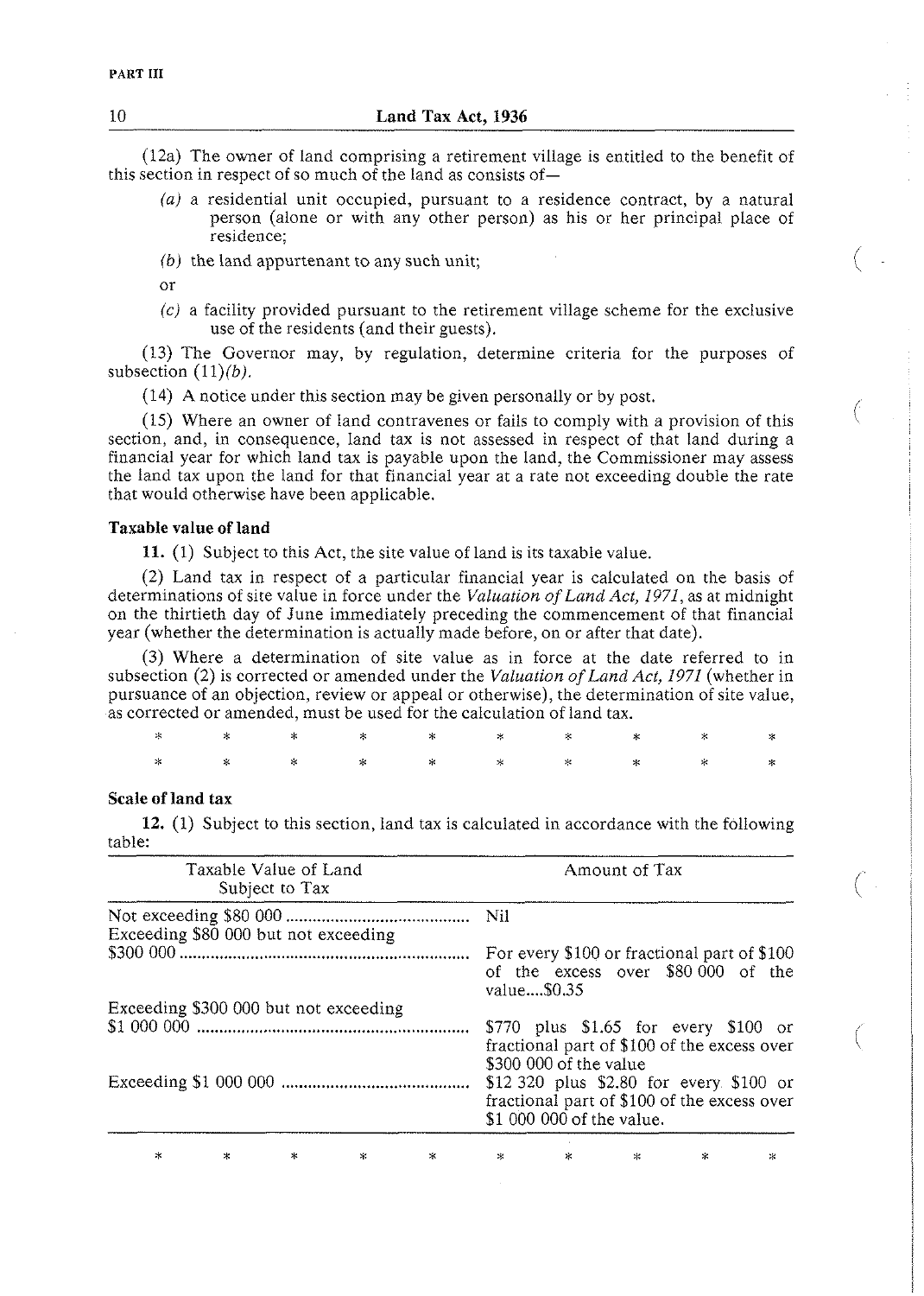**Land Tax Act, 1936** 11

**(3)** Except as otherwise provided by this Act, land tax is calculated on the basis of the aggregate taxable value of all land owned by the taxpayer.

(4) Where a taxpayer is liable to pay land tax in respect of land included in more than one land tax assessment, the land tax is (subject to any additional levy that affects portion only of that land) apportioned to and chargeable on the land included in the various assessments in the proportions that the taxable value of the land included in each separate assessment bears to the aggregate taxable value of all the land.

#### **Defined rural areas**

12c. The Governor may, by proclamation-

*(a)* declare any part of the State to be a defined rural area for the purposes of this Act;

or

*(b)* vary or revoke any such declaration.

# **Defined shack-site areas**

**12d.** (1) The Governor may, by proclamation-

*(a)* declare any part of the State to be a defined shack-site area for the purposes of this Act;

or

*(b)* vary or revoke any such declaration.

(2) A proclamation under subsection (I) is effective from a day (which may be antecedent or subsequent to the day on which it is made) determined by the Governor.

#### **Minimum tax**

**13.** Where the total amount of land tax payable by any taxpayer in respect of any year would, apart from this section, be less than \$5, no land tax is payable.

\* \* **h** \* \* **h** \* \* **h h**   $\bar{\mathbf{x}}$ i.  $\ddot{\mathbf{v}}$ ú. ų, .<br>X ý.  $\mathbf{v}$  $\ddot{\mathbf{v}}$ ٠k

## **Tax in case where there are two or more owners**

**15.** (1) Subject to subsection (la), where two or more persons are the owners of land, the same amount of land tax is payable in respect of that land as if only one person were the owner.

(la) Subsection (1) does not affect the operation of any provisions of this Act under which the value of land is aggregated, for the purpose of the assessment of tax, with the value of other land.

(2) Subject to subsections (3) and (4), where two or more persons are the owners of land, the value of that land will not be aggregated, for the purpose of the assessment of tax, with the value of-

(a) any land owned by any one of those persons solely in that person's own right;

or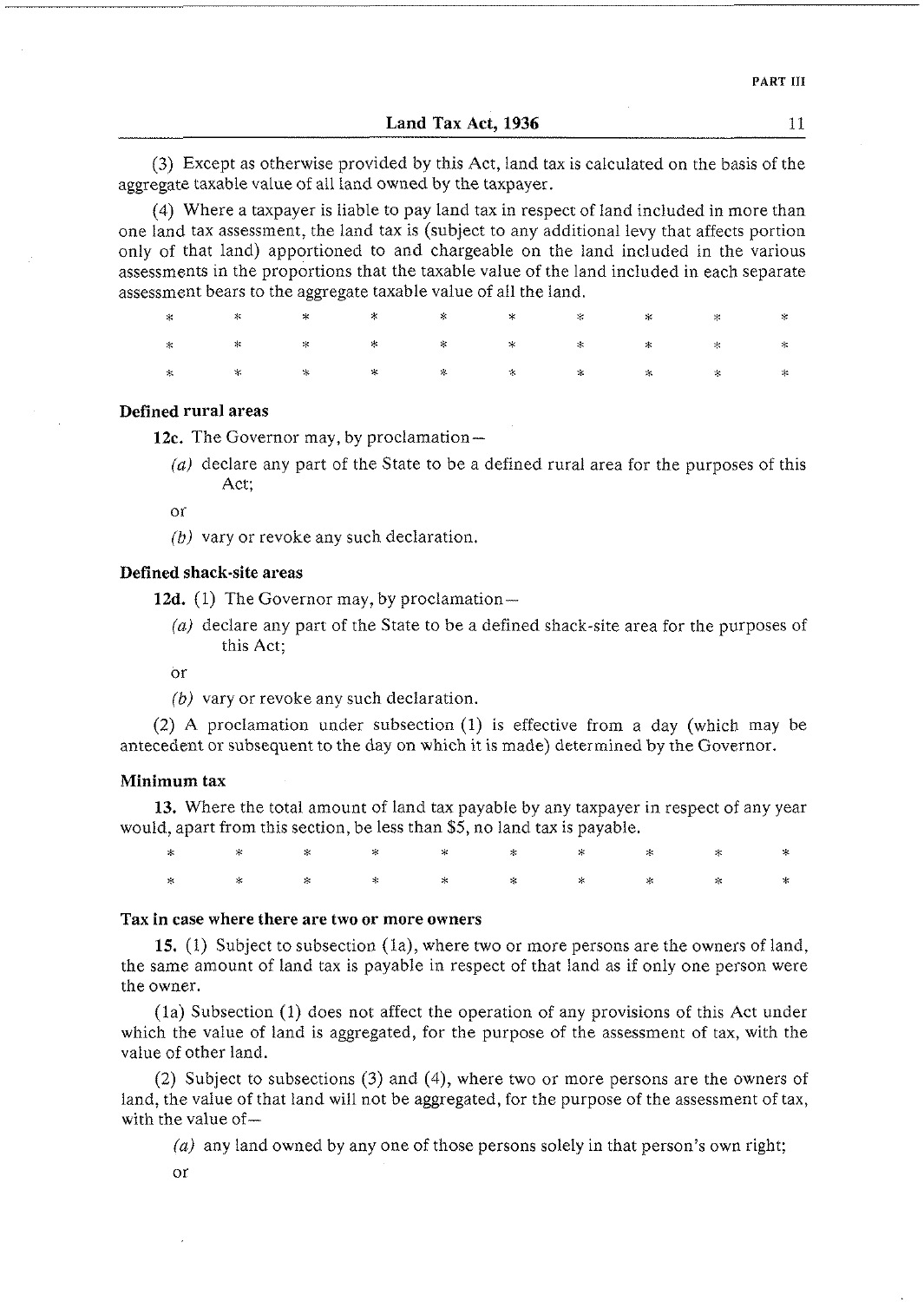$(b)$  any land-

(i) owned by those persons together with some other person;

or

(ii) owned by one or more of those persons together with some other person.

**(3)** Where there are in relation to land different persons who fall into two or more of the following categories:

*(a)* legal owner of the land;

*(b)* equitable owner of the land;

*ic)* prospective owner of the land;

(d) lessee of the land under a perpetual lease or a shack-site lease;

*(e)* occupier of the land in a defined shack-site area,

the Commissioner may treat the person or persons who fall within any one of those categories as the sole owner or owners of the land.

 $(4)$  Where-

*(a)* land is held in trust;

*(b)* notice of the trust is given in accordance with the regulations;

and

*(cj* the legal owner or the prospective owner is the taxpayer in respect of the land,

the value of the land will not be aggregated for the purpose of calculation of tax with the value of other land owned by that taxpayer unless that other land is held in trust for the same beneficiary.

(5) Where two or more trustees own land separately, but subject to the same trust, the Commissioner may treat any one or more of those trustees as the owner or owners of all the land subject to that trust.

(6) In this section $-$ 

- "equitable owner" in relation to land means a person who is an owner of the land by virtue of a trust (not being a trust arising by operation of law in consequence of a contract to purchase or acquire an estate or interest in the land):
- "legal owner" in relation to land means a person who is an owner of the land by virtue of a vested legal estate or interest in the land:
- "prospective owner" in relation to land means a person who is an owner of the land by virtue of being entitled to purchase or acquire an estate or interest in the land.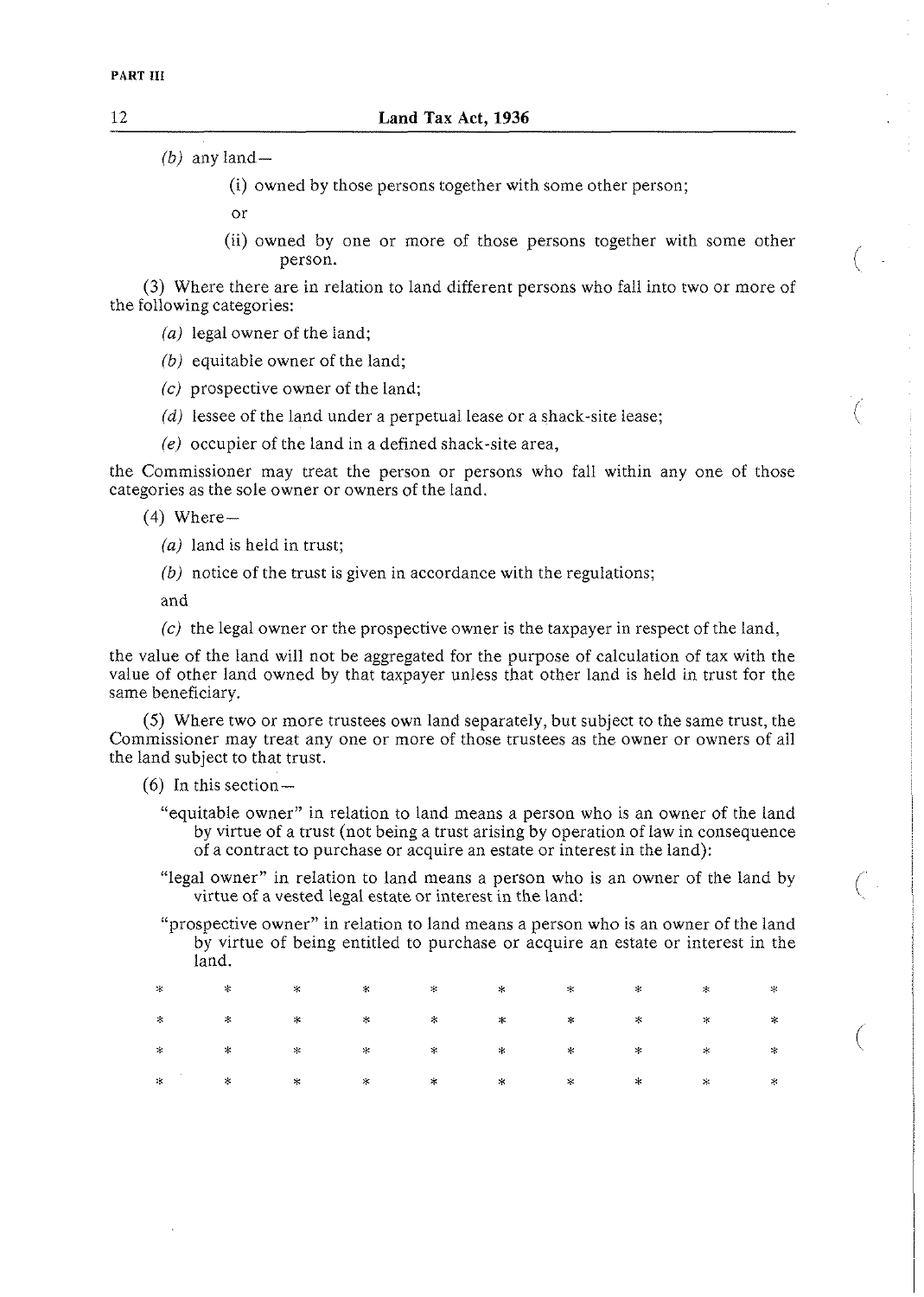|                    |            |                         |                                         | Land Tax Act, 1936 |                |               |                      |               | 13            |
|--------------------|------------|-------------------------|-----------------------------------------|--------------------|----------------|---------------|----------------------|---------------|---------------|
|                    |            |                         |                                         | PART IV            |                |               |                      |               |               |
|                    |            |                         | LIABILITY AND DISTRIBUTION OF LIABILITY |                    |                |               |                      |               |               |
| $\approx$          | $\ast$     | $\mathcal{H}$           | $\star$                                 | $\lesssim$         | $\sim$         | $\star$       | $\lesssim$           | $\lesssim$    | $\star$       |
| $\dot{\mathbf{x}}$ | $\gg$      | $\mathbf{g}_\mathrm{c}$ | $\star$                                 | $\dot{\mathbf{x}}$ | $\mathcal{R}$  | $\sim$        | $\asymp$             | $\lesssim$    | $\lesssim$    |
| $\star$            | $\pm$      | $\lesssim$              | ∗                                       | $\ast$             | $\star$        | $\mathcal{R}$ | $\!\times\!$         | $\lesssim$    | $\ast$        |
| $\mathcal{N}$      | $\pm$      | $\lesssim$              | $\star$                                 | $\approx$          | $\mathbf{v}$   | $\lesssim$    | $\mathbf{x}$         | $\star$       | $\mathbf{x}$  |
| $\lesssim$         | $\pm$      | $\geq$                  | $\approx$                               | $\pm$              | $\ast$         | $\mathcal{H}$ | $\star$              | $\approx$     | $\leq$        |
| $\mathcal{L}$      | $\star$    | $\mathbf{x}$            | $\ast$                                  | $\star$            | $\preccurlyeq$ | $\star$       | $\approx$            | $\ast$        | ×.            |
| $\gtrsim$          | $\lesssim$ | $\lesssim$              | $\star$                                 | $\mathcal{L}$      | $\mathbf{r}$   | $\lesssim$    | $\star$              | $\mathcal{H}$ | $\mathcal{R}$ |
| $\approx$          | $\ast$     | $\mathcal{H}$           | $\ast$                                  | ∗                  | *              | $\propto$     | $\mathbb{R}^{\star}$ | $\approx$     | $\ast$        |

**Liability to Tax** 

## **Liability to land tax**

**31.** Subject to this Act, an owner of land is liable for land tax levied in respect of that land.

#### **Change of ownership**

**32.** (1) Subject to this Act, no land and no person assessed for land tax is relieved of a charge or liability for land tax in respect of a particular financial year by reason of a change in the ownership of the land, or any other event, occurring after the commencement of the financial year.

(2) The Commissioner may refuse to recognize any change in the ownership of any land until the amount of the tax on that land, together with fines and interest (if any), have been paid.

(3) The Commissioner may refuse to recognize any change in the ownership of any land where notice of that change of ownership has not been given as required by the regulations.

(4) Where the Commissioner refuses to recognize a change in the ownership of any land, the person who is recognized by the Commissioner as the owner of the land remains the taxpayer in respect of the land.

#### **Taxpayers representative capacity**

**33.** (1) Subject to this Act, the following are taxpayers in their representative capacity:

*(a)* an agent of a person permanently or temporarily absent from the State;

**(b)** a trustee, executor, administrator, guardian, manager or receiver.

(2) Subject to this Act, a person who is a taxpayer in a representative capacity is, in respect of land that is held or managed by the person in that capacity, liable under this Act as if that person were the beneficial owner of the land.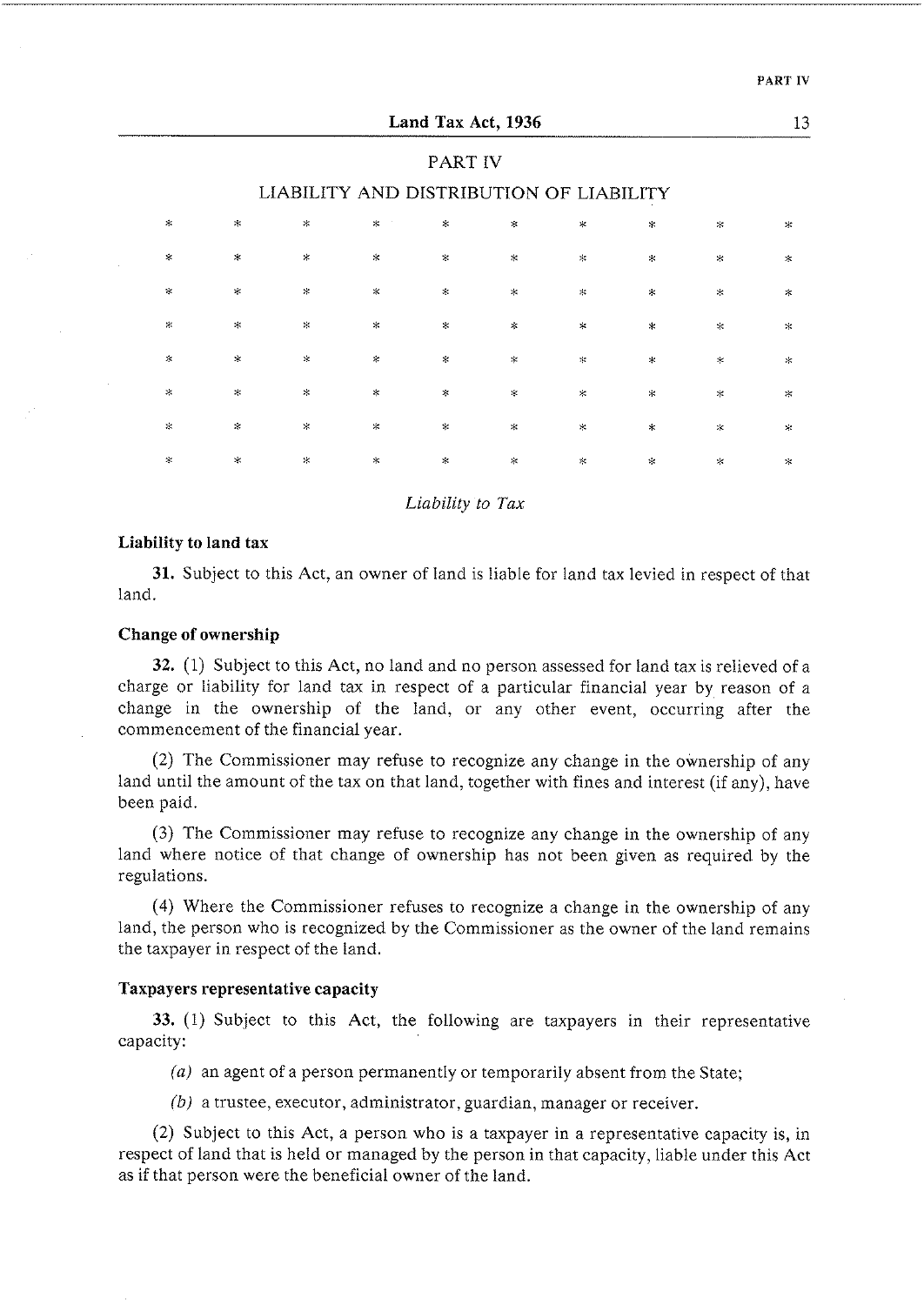## 14 **Land Tax Act. 1936**

#### *Distribution of Burden of Taxation*

#### **Liability for tax to be joint and several**

**34.** Where there are two or more taxpayers in respect of the same land, they are jointly and severally liable to pay land tax in respect of that land.

# **Distribution of burden**

**35.** (1) The burden of the land tax will be distributed between the taxpayers in the relative proportions of the value of their interests in the land taxed.

(2) A taxpayer who has paid land tax in respect of land is entitled to recover from every other taxpayer in respect of the same land a proper proportion of the amount paid.

#### **Indemnity to taxpayer in representative capacity**

**40.** A taxpayer who pays tax in a representative capacity is entitled—

- (a) to recover the amount paid from those beneficially entitled to the land;
- or
- *(b)* to retain the amount of the payment from money that comes into his or her hands in the representative capacity.

*r:* X ?. X X **>b** X X \* \*

## **Contracts, etc., to evade land tax**

**42.** (1) Where a contract, agreement or arrangement entered into in writing or verbally (whether before or after the commencement of the *Land Tax Act Amendment Act?* 1977) has or purports to have the purpose (whether as the main or a subsidiary purpose) of in any way directly or indirectly  $-$ 

- *(a)* altering the incidence of land tax;
- *ib)* relieving any person from liability to pay land tax, or reducing any such liability;

or

*(c)* defeating, evading or avoiding any obligation or liability imposed by this Act,

the Commissioner may, by notice in writing given personally or by post to the parties treat that contract, agreement or arrangement as void for the purposes of this Act.

(2) Where the Commissioner has, in pursuance of this section, treated a contract, agreement or arrangement as void for the purposes of this Act, it will be presumed, in any legal proceedings, in the absence of proof to the contrary, that the purpose of the contract, agreement or arrangement is such as would attract the operation of this section.

|  | $\begin{array}{ccccccccccccccccccccc} * & & * & & * & & * & & * & & * & & * & & * & & * & \end{array}$                                                                                                                                                               |  |  |  |  |
|--|----------------------------------------------------------------------------------------------------------------------------------------------------------------------------------------------------------------------------------------------------------------------|--|--|--|--|
|  | $\begin{array}{ccccccccccccccccccccc} \times & \times & \times & \times & \times & \times & \times & \times & \times & \times \end{array} \qquad \begin{array}{ccccccccccccccccc} \times & \times & \times & \times & \times & \times & \times & \times \end{array}$ |  |  |  |  |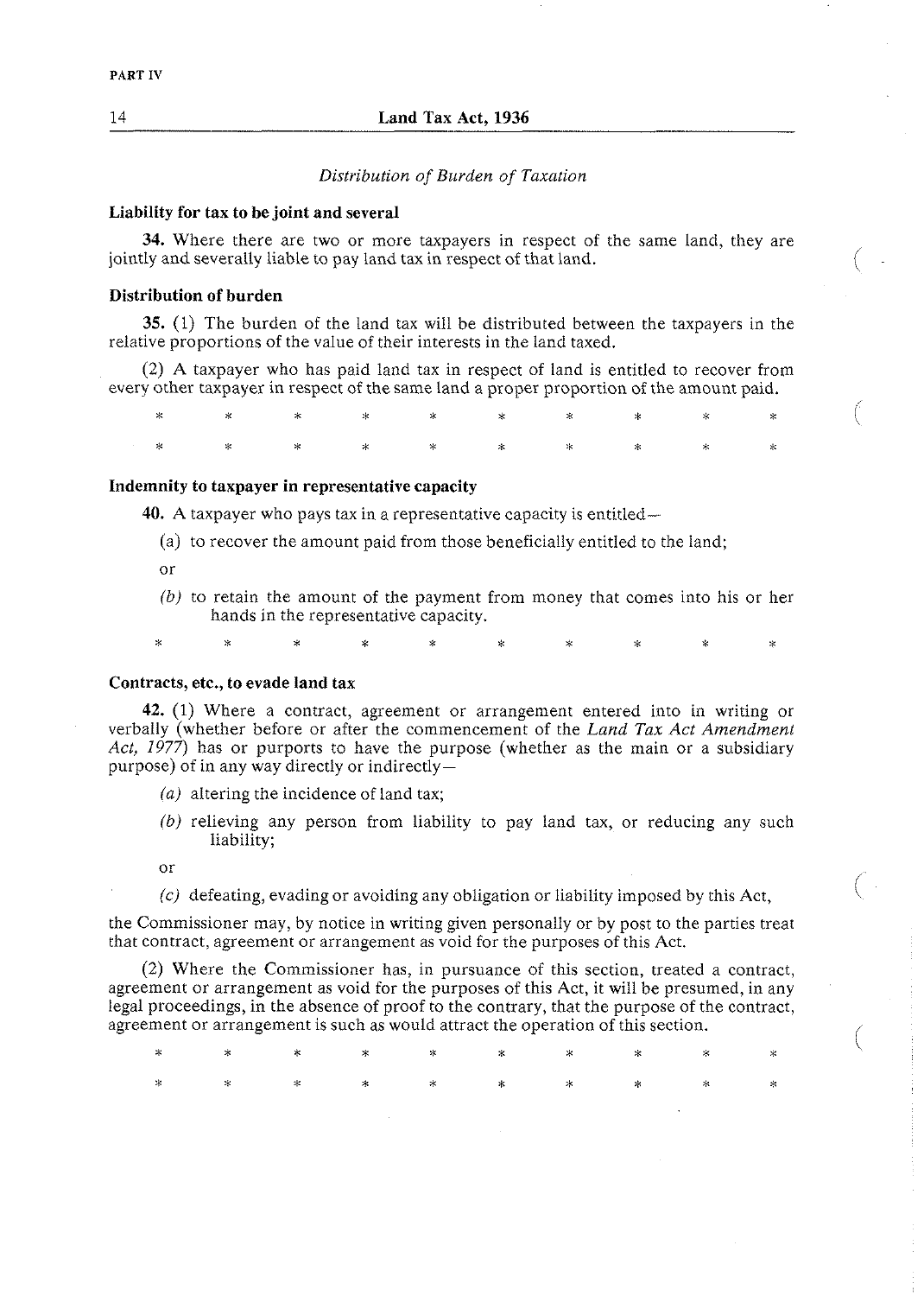## PART VI

## COLLECTION AND RECOVERY OF TAX

#### *Time for Payment*

#### **Time for payment of tax**

**56.** (1) Land tax is due and payable 30 days after the service of a particular notice showing the amount payable.

(2) When the Commissioner has reason to believe that a taxpayer may leave Australia before the tax for which the taxpayer is, or is to be, liable will be due and payable, the tax becomes due and payable on such date as the Commissioner fixes and notifies to the taxpayer.

 $\overline{\mathbf{x}}$  $\mathbf{k}$ 

## **Request for detailed statement of tax claim**

**56a.** The Commissioner must, upon receipt of a request in writing made by a taxpayer, render a full and detailed statement of the taxpayer's liability to pay the amount of tax shown in a particular notice.

## **Power of Commissioner to extend time for payment**

**57.** The Commissioner may, if sufficient reason is shown, postpone the day upon which any land tax will become due and payable.

#### **Fines for unpaid land tax**

**58.** (1) If land tax is unpaid after it falls due, the amount of the land tax will be increased as follows:

- (a) if the land tax is unpaid at the expiration of 30 days from the date on which it fell due—by a fine of 5 per cent of the amount in arrears;
- (b) if the land tax is unpaid at the expiration of 6 months from the date on which it fell due-by a fine of 10 per cent of the amount of arrears, in addition to the fine specified in paragraph  $(a)$ ;
- $(c)$  if the land tax is unpaid at the expiration of 12 months from the date on which it fell due-by a fine of 10 per cent of the amount of arrears, in addition to the fines specified in paragraphs *(a)* and (b).

(2) For the purposes of subsection (I), the amount of any fine under this section increasing unpaid land tax is to be disregarded in determining the amount of land tax in arrears.

(3) The Commissioner may, for any proper reason, remit a fine under this section wholly or in part.

#### **Postponement and remission of tax in cases of hardship**

**58a.** (1) Where the Commissioner is satisfied upon application by a taxpayer that the payment of land tax in respect of any financial year would cause hardship to that taxpayer the Commissioner may postpone the payment of that land tax or any portion of that land tax.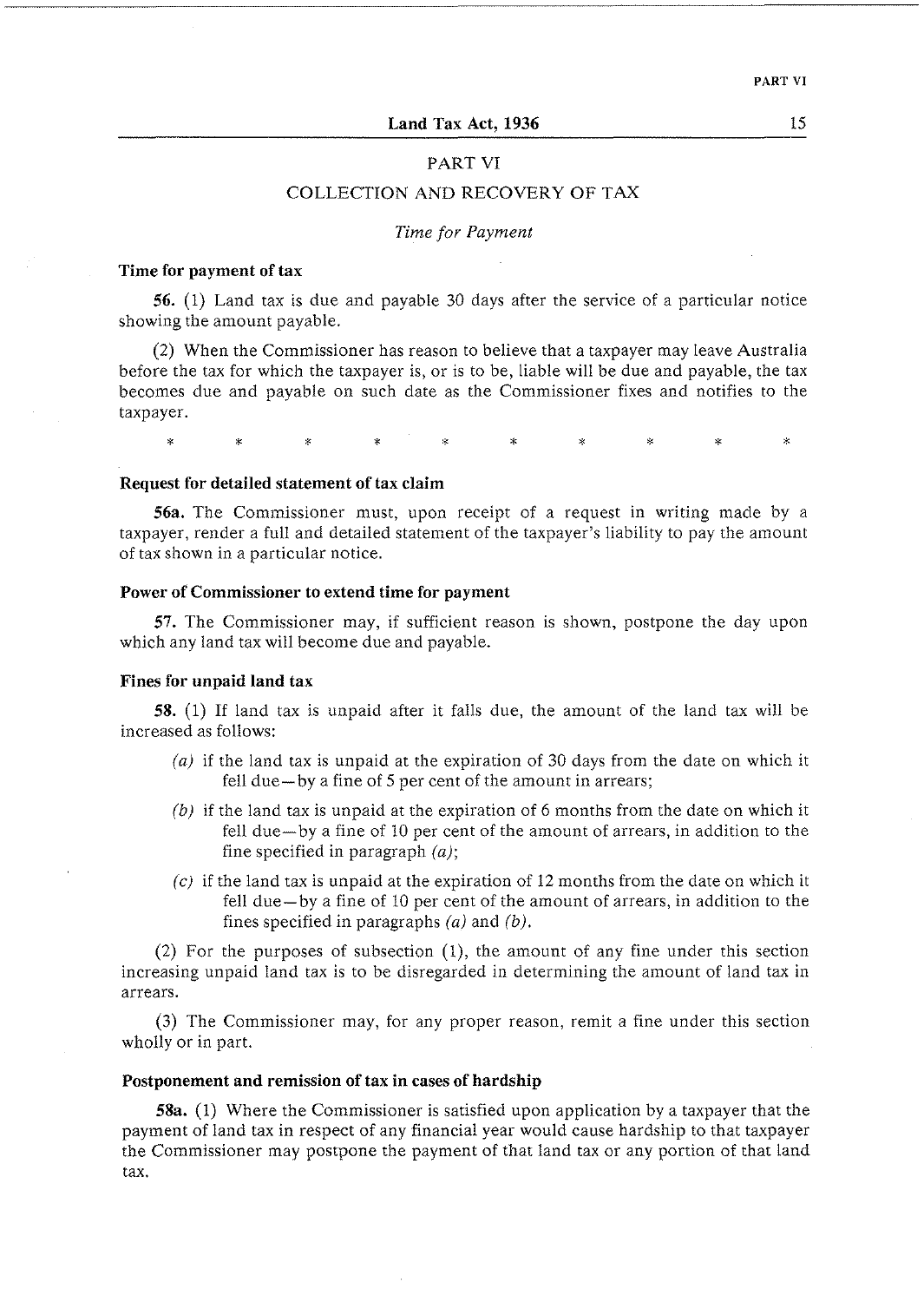#### 16 **Land Tax Act. 1936**

(2) The Commissioner may, if of the opinion that by reason of any change in the financial circumstances of a taxpayer land tax of which payment has been postponed under this section may be paid without hardship, require the taxpayer forthwith to pay the land tax or a portion of it.

(3) Any land tax of which payment has been postponed under this section remains a first charge upon the land taxed and is recoverable forthwith by the Commissioner, in the event of any change in the ownership of the land, from any person liable to pay the tax, and, in the event of the death of the taxpayer, from the personal representatives of the taxpayer.

(4) No penalty for late payment of tax is incurred in respect of any period for which payment of the tax has been postponed.

#### *Recovery of Taxes*

#### **Recovery of land tax as a debt**

**59.** (1) If tax is in arrears, it may be recovered as a debt due to the Commissioner.

(2) The taking of proceedings for the recovery of tax under subsection (1) does not prevent the Commissioner from proceeding under any other provision of this Act for the recovery of the tax.

(3) If it appears from a valuation roll under the *Valuation* of *Land Act, 1971,* that the defendant in proceedings for the recovery of tax under this Act was the owner of the land in respect of which the tax was assessed, it will be presumed in the absence of proof to the contrary that the defendant is liable to pay the tax.

.<br>X

#### **Power to collect tax from persons owing money to taxpayer**

**61.** (1) The Commissioner may by notice in writing (a copy of which must be forwarded to the taxpayer to the last place of address known to the Commissioner) require-

- (a) any person from whom money is due or may become due to a taxpayer;
- (b) any person who holds, or may subsequently hold, money for or on account of a taxpayer;
- *(cj* any person who holds or may subsequently hold money on account of some other person for payment to a taxpayer;

or

 $\mathbf{k}$ 

*(d)* any person having authority from some other person to pay money to a taxpayer,

to pay forthwith, or upon the money becoming due or being held, or within such further time as the Commissioner allows the money or so much of it as is sufficient to pay the land tax due by the taxpayer and the interest and costs (if any) imposed by this Act or any court in respect of any omission or offence against this Act.

(2) A person who fails to comply with a notice under this section is guilty of an offence.

Penalty: \$100.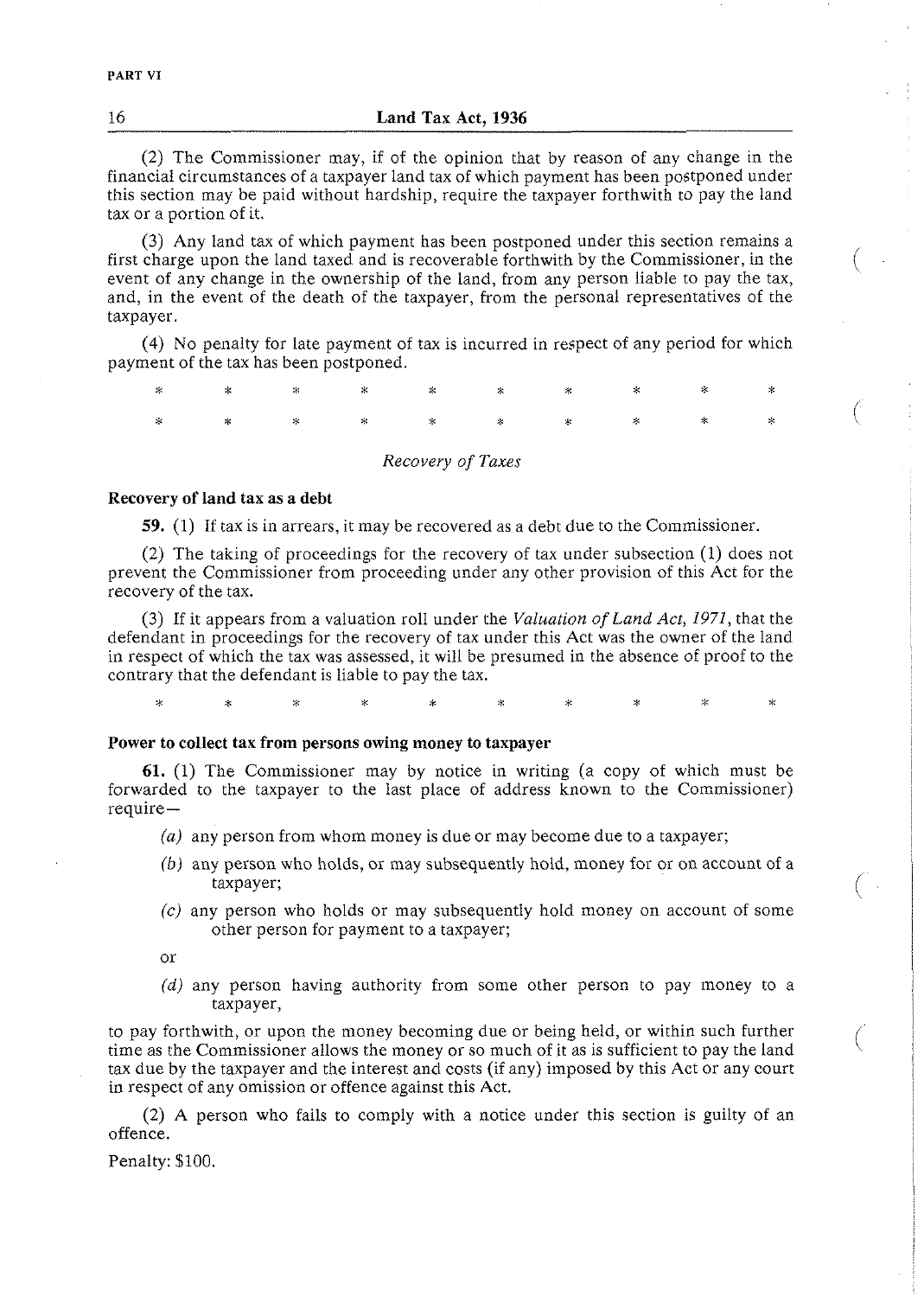**Land Tax Act. 1936** 

*(3)* Where the amount payable by a person to whom a notice under subsection *(1)* has been given is less than the amount of land tax and interest due by the taxpayer, that person shall pay to the Commissioner in reduction of that tax and interest the amount payable by that person to the taxpayer.

(4) **A** person making a payment under this section is entitled to indemnity from the taxpayer in respect of that payment.

(5) If the land tax and interest are paid before any payment is made under this section, the Commissioner must forthwith give notice of the payment to the person to whom the notice under subsection *(I)* was given.

#### **Notice of intention to let or sell**

**62.** (1) If land tax is in arrears for six months or more, the Commissioner may have a notice published in the *Gazette-* 

- (a) specifying the land in respect of which the tax is payable;
- *(b)* specifying the amount of the tax in arrears;

and

 $(c)$  stating that if the tax is not paid within three months of the date of the notice the Commissioner will let the land, or apply to the Supreme Court for an order for sale of the land.

(2) If at the expiration of three months from the date of a notice published under subsection (1) any part of the tax remains in arrears the Commissioner may—

*(a)* let the land;

or

- *(b)* apply to the Supreme Court for an order for the sale of the land.
- *(3)* The Supreme Court may, on an application under subsection *(2)(b)-* 
	- (a) make an order for the sale of the land;

and

(b) give directions as to how the proceeds of sale are to be dealt with.

(4) Subject to any directions of the Supreme Court under subsection *(3),* where land is leased or sold in pursuance of this section the proceeds will be applied by the Commissioner towards the payment of the arrears of tax and the costs of proceeding under this section and any surplus must be paid to the person beneficially entitled to the land or, if the land has been sold, to the person who was beneficially entitled to the land prior to the sale.

.<br>K  $\dot{\mathbf{x}}$  $\frac{1}{2}$ 

#### **Transfer of land to the Crown**

**65.** Where land is unencumbered except by a liability to pay land tax, the Commissioner may, on behalf of the Crown, accept a transfer of an estate in fee simple in the land in satisfaction of the liability for land tax.

## **Land tax to be a first charge on land**

**66.** Subject to this Act, tax is, until payment, a first charge on the land subject to the tax.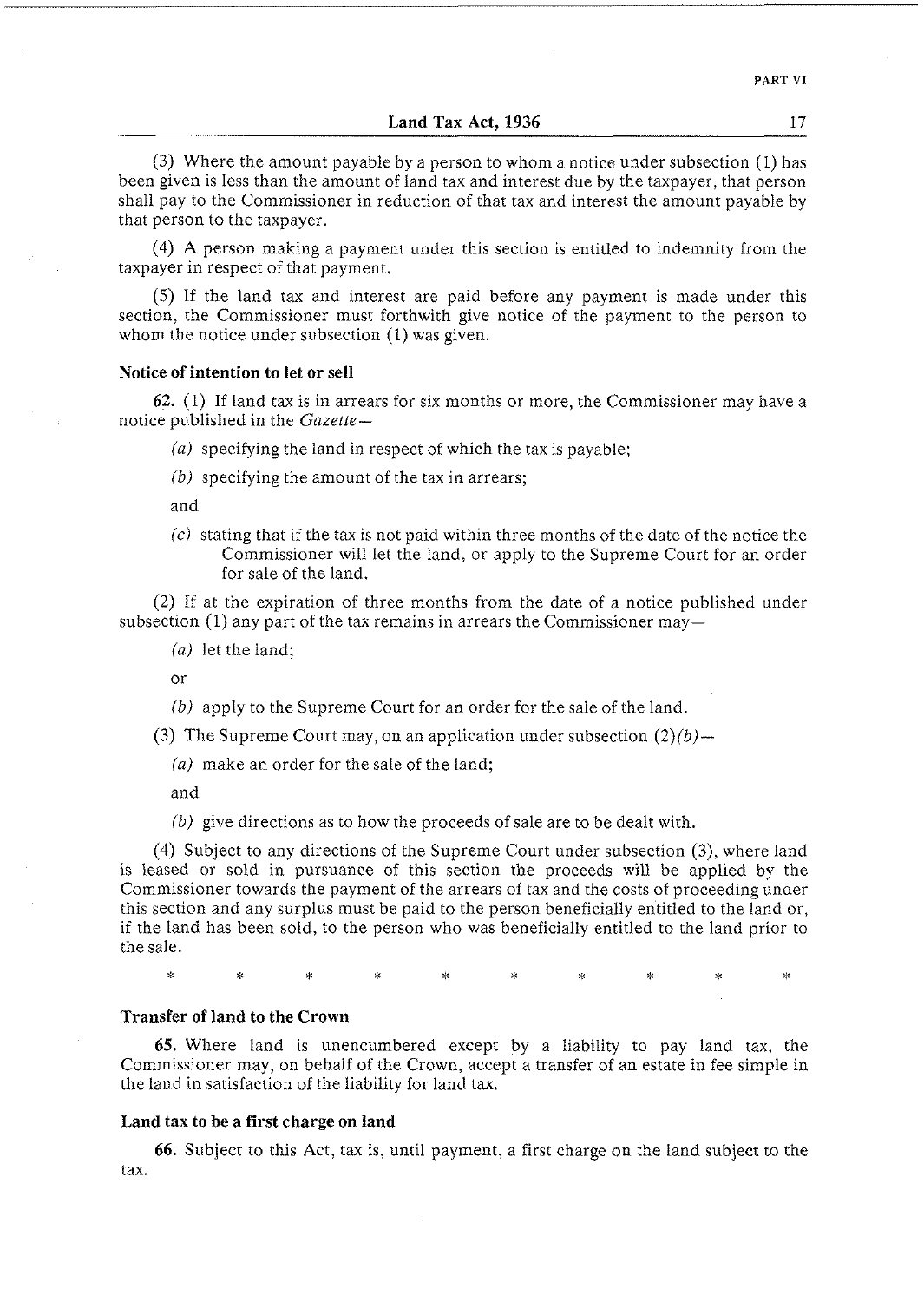#### **Certificates in respect of liability to land tax**

**66a.** (1) Upon application by the purchaser of any land, or the purchaser's agent, and payment of the prescribed fee, the Commissioner may issue a certificate showing the amount (if any) of tax that is, or will be, payable under this Act in respect of the land on a specified date ("the relevant date").

(2) Where the Commissioner is unable to calculate exactly the amount referred to in subsection (I), the Commissioner may make an estimate of that amount.

(3) Where the land in respect of which an application is made under this section is only part of the land included in a land tax assessment, the certificate referred to in subsection (1) must relate to the whole of the land comprised in the assessment.

- $(4)$  Where
	- *la)* the amount (if any) stated in a certificate given under this section is paid within a period specified in the certificate;

or

*ib)* the certificate indicates that no amount is or will be payable,

the purchaser and the purchaser's successors in title are released from any liability to land tax that accrued in respect of the land before the relevant date, and no such liability is or remains a charge upon the land after it becomes vested in the purchaser.

#### **No statute of limitation to apply**

**67.** No statute of limitation bars or affects any action or remedy for recovery of tax.

## **Alterations to valuations or assessments of tax**

**68.** (1) The right of the Commissioner to recover tax under this Act is not suspended or delayed by an objection, review or appeal in relation to a valuation under the *Valuation of Land Act, 1971,* and the Commissioner may recover tax on the assumption that the valuation is correct, but if any alteration to a valuation affecting the amount of land tax payable in respect of any land is made under that Act (whether in consequence of an objection, review or appeal, or otherwise) the Commissioner must refund to the taxpayer any excess tax recovered, or may recover any additional tax, recoverabie on the basis of the altered valuation, as arrears.

(2) Subject to this section, the Commissioner may (whether or not an application for amendment of the assessment has been made) amend an assessment of tax by making such alterations or additions as are necessary to ensure its completeness and accuracy.

**(3)** An amendment may be made under this section-

- *iaj* where an application by a taxpayer under this section is made within three years after the service of notice of the assessment or an amendment to the assessment and the taxpayer has supplied to the Commissioner within that period or such further period as the Commissioner may allow all information required for the purpose of deciding the application-at any time;
- *ibj* where the Commissioner is of the opinion that a taxpayer has attempted to evade the payment of land tax-at any time;
- $(c)$  in any other case—within three years after the service of notice of the assessment or of an amendment to the assessment.

(4) Where an amendment to an assessment has been made in accordance with this section and a period of more than three years has elapsed since the service of notice of the original assessment, any further amendment of the assessment must, subject to this section, be limited to the subject matter of the prior amendment.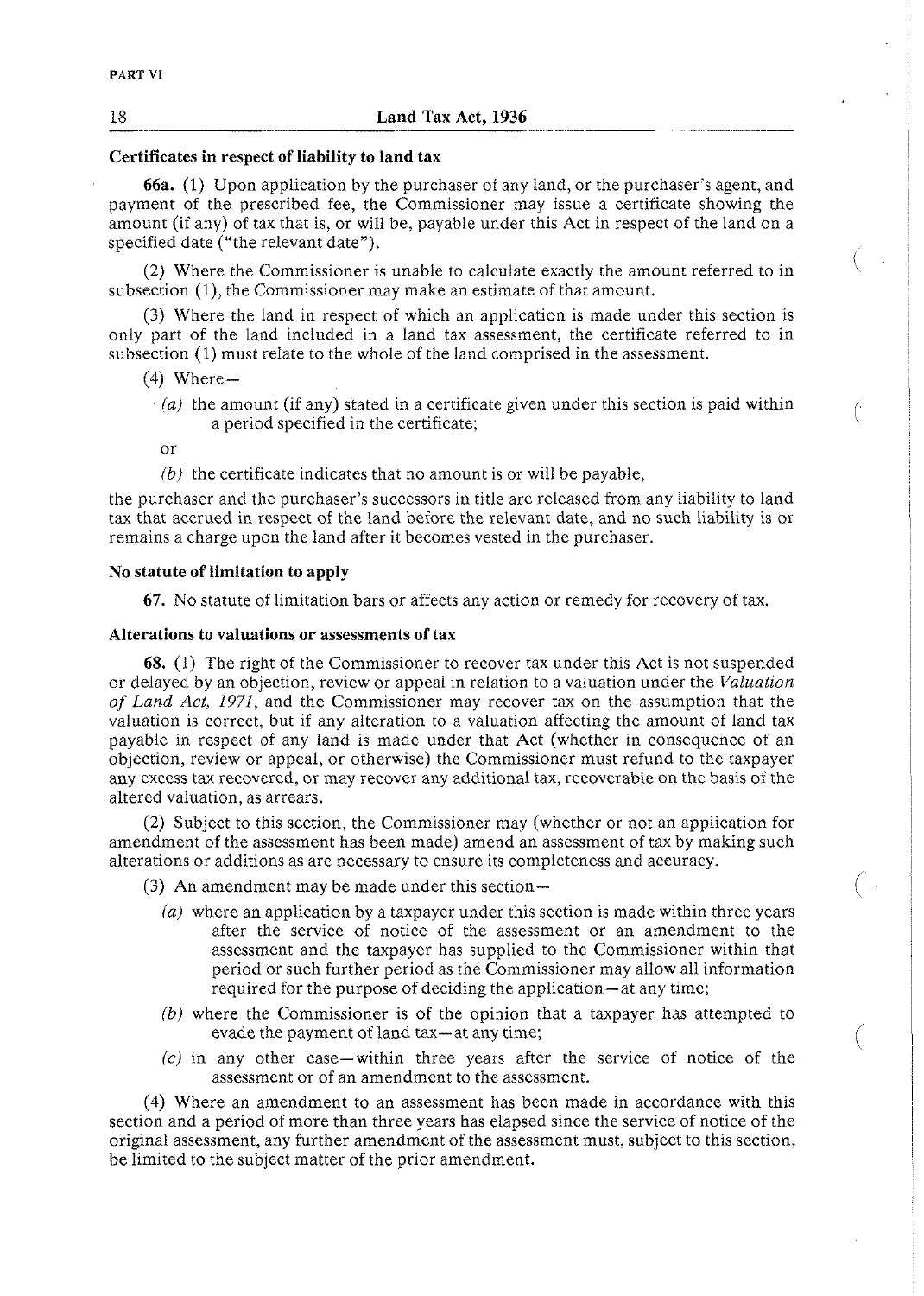(5) Where the amendment to an assessment has the effect of imposing any fresh liability, or increasing an existing liability, the taxpayer is liable to pay the difference between the tax (if any) already paid under the assessment and the tax that is to be paid according to assessment as amended.

(6) Where an alteration in an assessment has the effect of reducing the taxpayer's liability the Commissioner must refund any tax overpaid.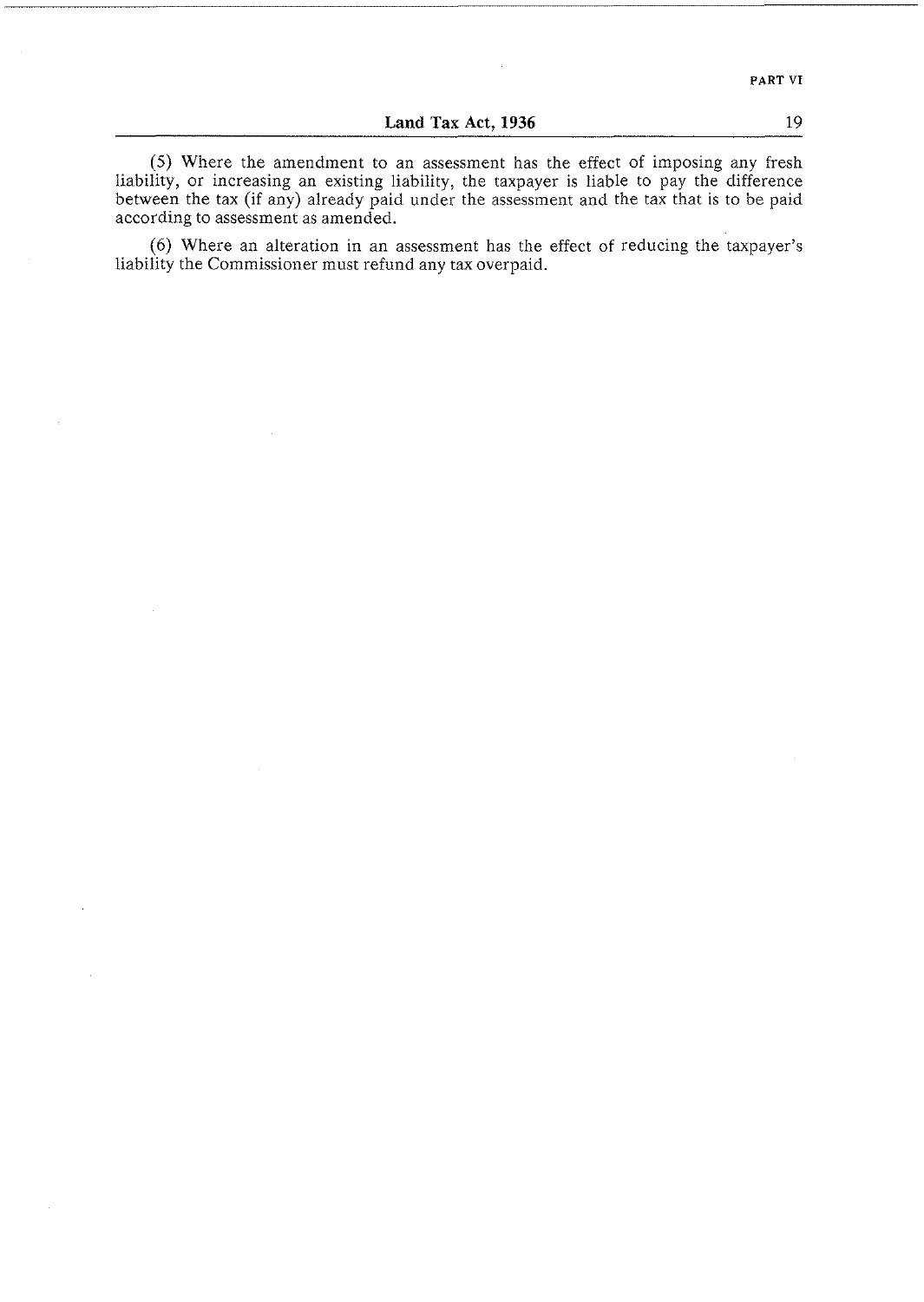#### 20 **Land Tax Act. 1936**

#### PART VII

## MISCELLANEOUS

# **Objections**

**68a.** (1) A person who is aggrieved by-

- (a) a decision of the Commissioner as to whether land is or is not land used for primary production;
- (b) any decision of the Commissioner under section 10;

or

*(c)* a decision of the Commissioner under section 42 to treat a contract, agreement or arrangement as void for the purposes of this Act,

may, within 30 days after receiving notice of the decision of the Commissioner, lodge with the Treasurer an objection in writing that sets out in detail the grounds of the objection.

(2) The Treasurer may, after consideration of the grounds of an objection under this section-

- *(a)* uphold the decision of the Commissioner and dismiss the objection;
- or
- *(b)* reverse or vary the decision of the Commissioner.

(3) A decision of the Treasurer under this section is final and without appeal, and may not be called in question in any legal proceedings.

#### **Appeal**

**68b.** (1) Subject to this section, a person who is aggrieved by a decision of the Commissioner, under section 42, to treat a contract, agreement or arrangement as void for the purposes of this Act, may appeal against that decision to a Local Court of Full Jurisdiction.

(2) An appeal under subsection (1) must be instituted within 30 days after the appellant receives notice, either personally or by post, of the decision of the Commissioner.

(3) An appeal under subsection (1) is limited to a decision of the Commissioner which involves a question of law.

(4) In any appeal under subsection  $(1)$ , the Local Court may-

- *(a)* dismiss the appeal;
- *(b)* reverse or vary the decision appealed against;
- *(c)* make any order as to costs or any other matter that the justice of the case requires.

(5) A decision of the Local Court under this section is final and without appeal and may not be called into question in any legal proceedings.

#### **Tax recoverable**

**68c. (1)** The right of the Commissioner to recover any land tax under this Act is not suspended or delayed by an objection or appeal under this Act.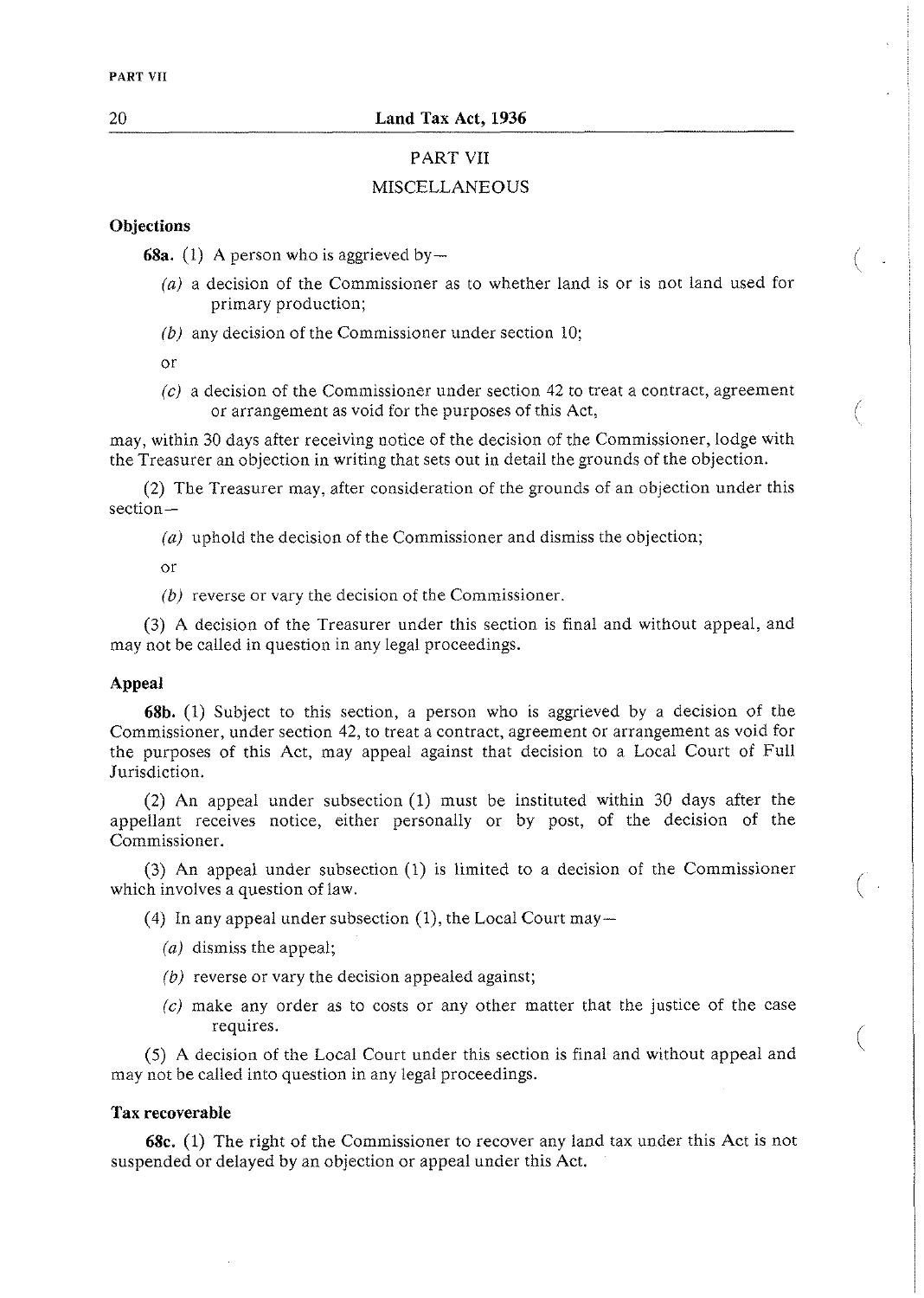#### **Land Tax Act. 1936**

(2) Where the amount of any land tax is reduced or increased in consequence of an objection or appeal under this Act, the Commissioner must refund to the taxpayer any excess paid, or may recover from the taxpayer any additional tax payable, as the case may require.

Ġ.

#### **Powers of inspection and inquiry**

**73.** (1) The Commissioner or a member of the Commissioner's staff may, for the purposes of this Act-

- $(a)$  enter premises and inspect and take extracts from, or make copies of, any books or documents in the premises that appear relevant to the assessment of land tax;
- (b) require the occupier of any land to disclose the name of the owner of the land.
- $(2)$  A person who-
	- (a) hinders the Commissioner or a member of the Commissioner's staff in the exercise of powers conferred by subsection (1);
	- or
	- *(b)* refuses or fails to disclose the name of the owner of land or intentionally gives an incorrect name when required to disclose the name under subsection  $(1)$ ,

is guilty of an offence.

Penalty: \$200.

#### **Commissioner may cause a person to be examined before a local court**

**74.** (1) A local court constituted of a magistrate may, on the application of the Commissioner, summon a person-

(a) to appear for examination before the court on a question relevant to the administration of this Act;

or

ų.

 $(b)$  to produce documents or other records before the court.

(2) A person summoned to appear for examination under subsection  $(1)(a)$  is liable to answer all questions relevant to the matter under investigation put by or on behalf of the Commissioner.

.<br>K

(4) Any person who wilfully gives false evidence on being examined under this section is guilty of perjury.

(5) The proceedings under this section must be conducted privately.

#### **Evidence**

75. (1) The production of the *Gazette* containing-

(a) a notice purporting to be published by the Commissioner under this Act;

Οſ

*(b)* a notice of the appointment of an officer under this Act,

is conclusive evidence of that publication or appointment.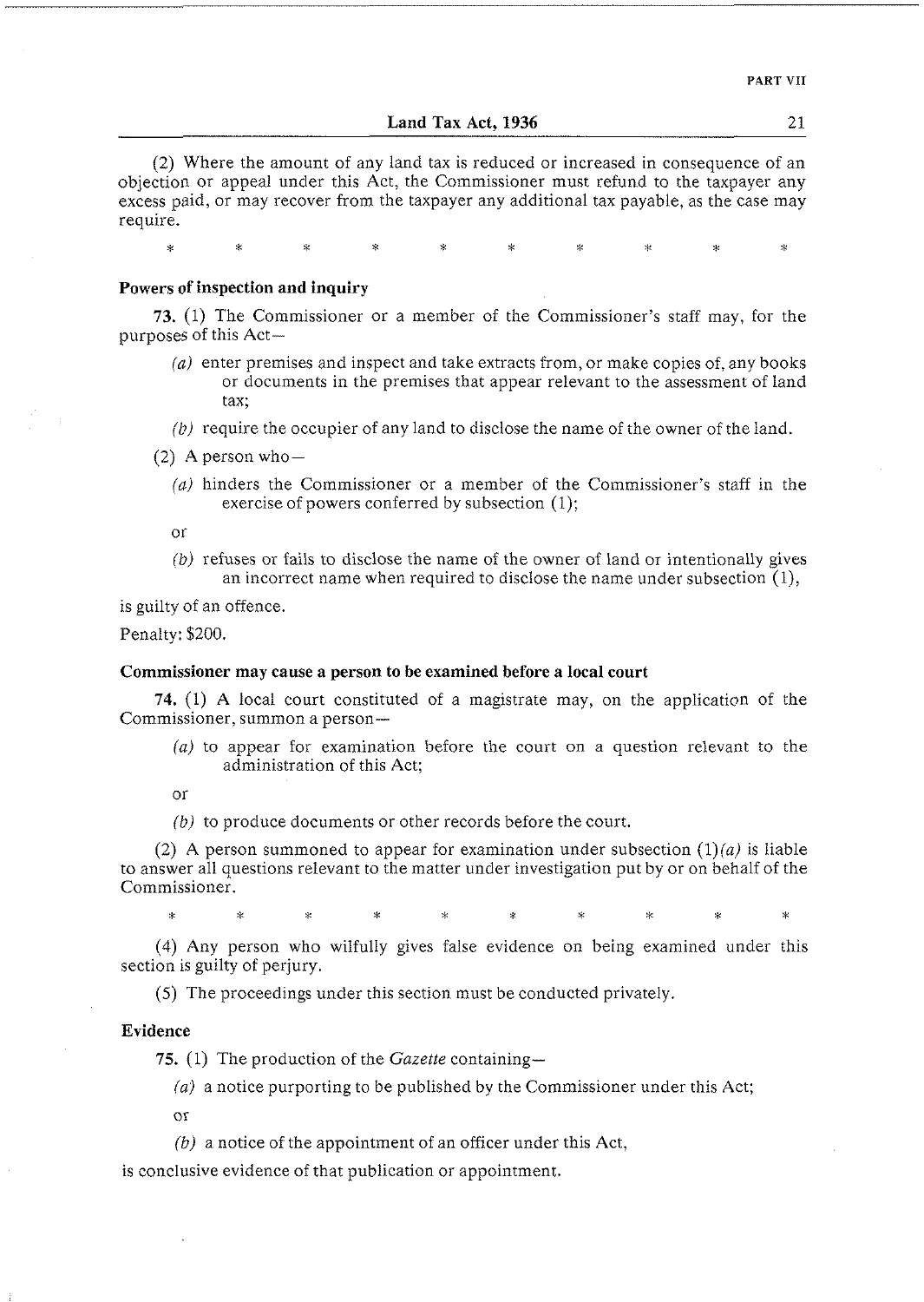(2) In any proceedings for the recovery of tax, an apparently genuine document purporting to be under the hand of the Commissioner and to certify that-

(a) the Commissioner is satisfied that a notice in specified terms showing the amount of tax payable by the defendant was posted to the defendant at a specified address;

and

*ib)* in the ordinary course of post the notice would have reached the address to which it was posted on or before a specified day,

is conclusive evidence of the service of the notice on the defendant on the day so specified unless the defendant proves-

**(c)** that the notice was sent to an incorrect address;

and

 $(d)$  that-

(i) the Commissioner had notice of the correct address;

or

(ii) the fact that the Commissioner did not have notice of the correct address was not attributable to any wrongful act or omission on the defendant's part.

# **Summary procedure**

**76.** The offences constituted by this Act are summary offences.

# **Prosecution may be commenced within three years**

**77.** A prosecution for any offence against this Act may be commenced at any time within three years after the date on which the offence is alleged to have been committed.

 $\star$ s.  $\bar{\psi}$  $\mathbf{k}$  $\ddot{\phantom{0}}$ i.  $\mathbf{x}$ y. ٠.  $\mathbf{x}$ 

#### **Regulations**

*SO.* (I) The Governor may make regulations for the purposes of this Act.

(2) Any such regulation may impose a penalty not exceeding \$100 for breach of a regulation.

 $(\cdot,$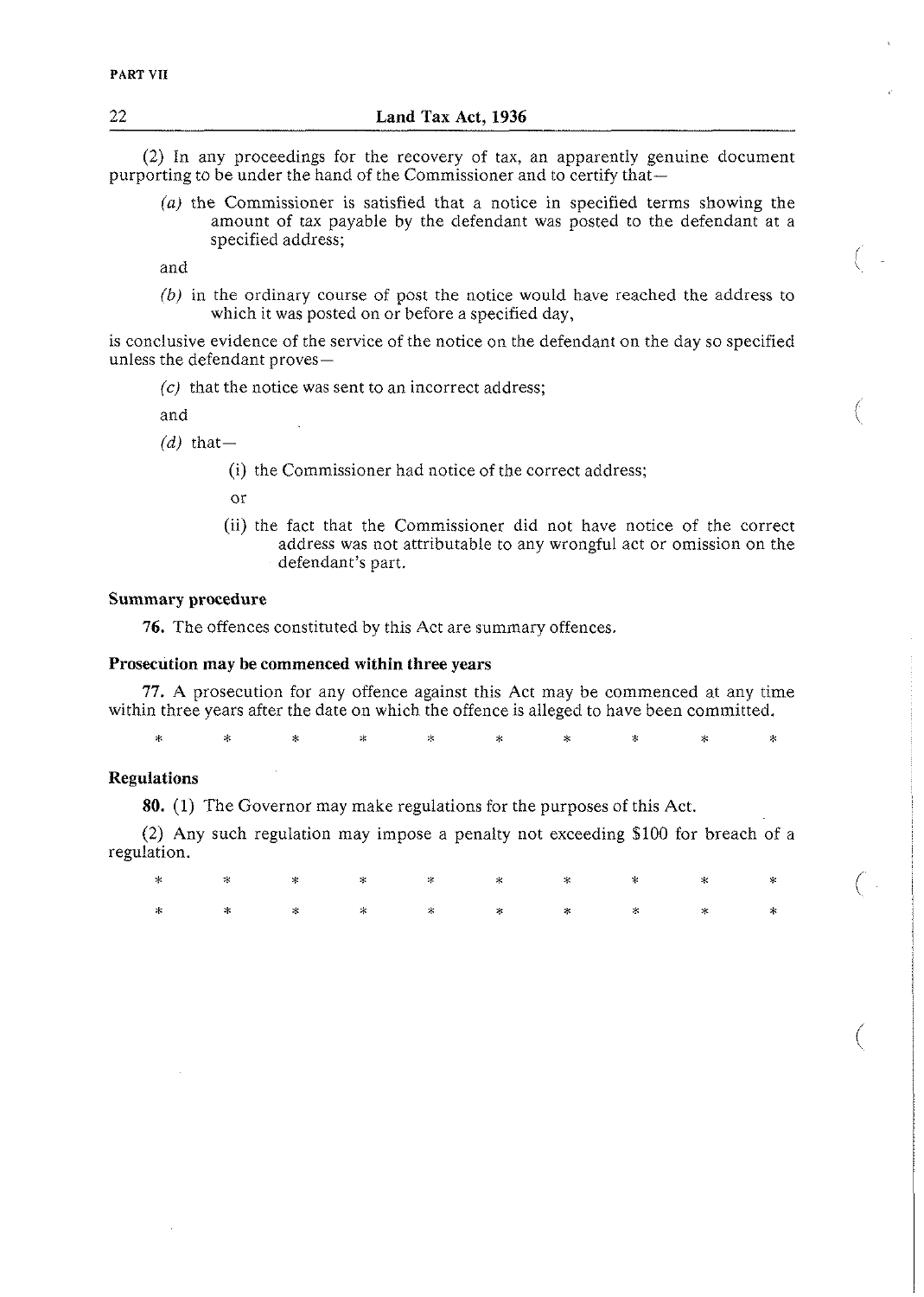#### APPENDIX

#### LEGISLATIVE HISTORY

Repeals

The *Land Tax Act, 1936*, repealed the following Acts:

Taxation Act. 1927 *Taxation Amendment Act,* 1927 *Taxation Act Ainendment Act,* 1929 *Taxation Acc,* 1930 Land *Tax Act.* 1931 *Taxation* Act,'1933 *Taxation Act,* 1934 *Taxation Act,* 1935

#### Legislative History

- Legislative History<br>Changinal notes and footnotes included in the consolidation of this الegislative history prior to 3 February<br>Act contained in Volume 5 of The Public General Acts of South Australia 1837-1975 at page 575
- Certain textuai alterations were made to this Act by the Commissioner of Sratute Revision when preparing the reprint of the Act that incorporated all amendments in force as at 18 May 1987. A schedule oi these alterations was laid before Parliament on 6 August 1987.
- Legislative history since 3 February (entries in bold type indicate amendments incorporated since the last reprint) is as follows:

Section I: Sections 2 and 3: Section  $4(1)$ :

Section 4(2): Section 4a: Section 6: Section 7: Section 7a: Sections 8 and 9: Section  $10(1)$ : Section lO(3): Section 10(4) and (5): Section 1Oa: Section  $10a(4)$  and  $(5)$ : Section 10a(6): Section 10a(9): Section  $10a(10)$ Section  $10a(11)$ : Section  $10a(12)$ Section  $10a(12a)$ : Section 11: Section 11a: Section 11b: Section 12: Section 12(1): Section 12(2):<br>Section 12(5):

Section 12a:

amended by 62. 1986,s. 7 (Sched.) repealed by 62, 1986, s. 7 (Sched.) amended by 62. 1986. s. 7 (Sched.) definition of "business of primary production" amended by 79, 1982, s. 3: definition of "the Commissioner" substituted by 62, 1986, s. 7 (Sched.)<br>definition of "contribution" repealed by 62, 1986, s. 7 (Sched.) definition of "contributor" repeaied by 62, 1986, s. 7 (Sched.) definition of "declared rural land" substituted by  $4\hat{1}$ , 1976, s. 3; repealed by 29, 1981, **s.** 9(a) definition of "liquidator" amended by 62, 1986, s. 7 (Sched.)<br>definition of "the metropolitan area" substituted by 80, 1983, s. 3; repealed by<br>44, 1990, s. 3<br>definition of "owner" amended by 62, 1986, s. 7 (Sched.); 48, 1 definition of "regulation" deleted in pursuance of the *Acts Republication Act, 1967*<br>definition of "retirement village" inserted by 72, 1987, s. 3<br>definition of "returns" amended by 62, 1986, s. 7 (Sched.) definition of "shack site lease" inserted by 48, 1989, s. 3(c) definition of "site improvements" repealed and definition of" site value" inserted in its place by 29, 1981, s. 9(d) definition of "Treasurer" repealed by 62. 1986. s. 7 (Sched.) definition of "unimproved value" repealed by 29, 1981, s. 9(e)<br>repealed by 29, 1981, s. 9(f)<br>substituted by 62, 1986, s. 7 (Sched.)<br>repealed by 62, 1986, s. 7 (Sched.) substituted by 2, 1987, s. 4 inserted by 2. 1987. s. 4 repealed by 62, 1986, s. 7 (Sched.)<br>amended by 41, 1976, s. 4; 32, 1977, s. 3(a)-(c); 61, 1979, s. 3(a); 79, 1982, s. 4; 62, 1986,<br>ss. 3, 7 (Sched.)<br>repealed by 32, 1977, s. 3(d); inserted by 61, 1979, s. 3(b)<br>amended by 6 substituted by 62. 1986,s. 7 (Sched.) amended by 62. 1986,s. 7 (Sched.) substituted by 62. 1986. s. 7 (Sched.) amended by 62, 1986, s. 7 (Sched.)<br>amended by 79, 1982, s. 5(a), (b); 62, 1986, s. 7 (Sched.); 72, 1987, s. 4(a)<br>amended by 62, 1986, s. 7 (Sched.)<br>inserted by 79, 1982, s. 5(c); substituted by 72, 1987, s. 4(b)<br>substitute substituted by 63, 1988, s. 3(a); 48, 1989, s. 4(a); 44, 1990, s. 4(a); amended by 46, 1991, s. 3; substituted by 50, 1992, s. 4<br>repealed by 44, 1990, s. 4(a)<br>substituted by 72, 1987, s. 5; 63, 1988, s. 3(b); 48, 1989, s.  $\overline{5}$ , 4(b) amended by 32, 1977, s. 5: 61, 1979, s. 7; 29, 1981, s. 12; 79, 1982, s. 6; 79, 1985, s. 4; repeaied by 62. 1986, s. 6